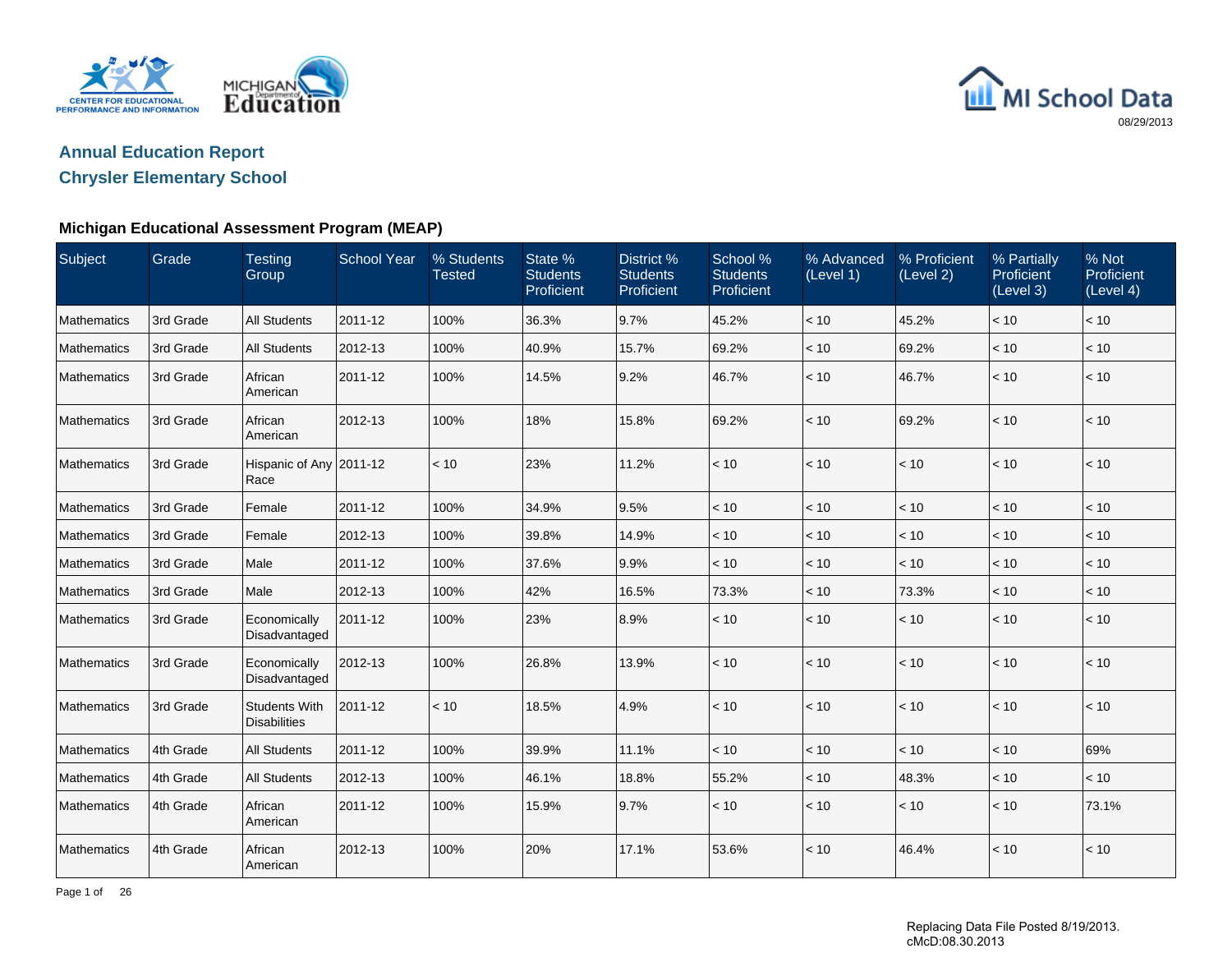



## **Chrysler Elementary School**

### **Michigan Educational Assessment Program (MEAP)**

| Subject     | Grade     | <b>Testing</b><br>Group                     | <b>School Year</b> | % Students<br><b>Tested</b> | State %<br><b>Students</b><br>Proficient | District %<br><b>Students</b><br>Proficient | School %<br><b>Students</b><br>Proficient | % Advanced<br>(Level 1) | % Proficient<br>(Level 2) | % Partially<br>Proficient<br>(Level 3) | % Not<br>Proficient<br>(Level 4) |
|-------------|-----------|---------------------------------------------|--------------------|-----------------------------|------------------------------------------|---------------------------------------------|-------------------------------------------|-------------------------|---------------------------|----------------------------------------|----------------------------------|
| Mathematics | 4th Grade | American<br>Indian                          | 2011-12            | < 10                        | 29.9%                                    | $<10$                                       | $<10$                                     | < 10                    | < 10                      | < 10                                   | < 10                             |
| Mathematics | 4th Grade | Hispanic of Any 2012-13<br>Race             |                    | < 10                        | 33.3%                                    | 25.8%                                       | < 10                                      | < 10                    | < 10                      | < 10                                   | < 10                             |
| Mathematics | 4th Grade | White                                       | 2011-12            | < 10                        | 46.4%                                    | 16.3%                                       | < 10                                      | < 10                    | < 10                      | < 10                                   | < 10                             |
| Mathematics | 4th Grade | Female                                      | 2011-12            | 100%                        | 38.5%                                    | 10.9%                                       | < 10                                      | < 10                    | < 10                      | < 10                                   | 90.9%                            |
| Mathematics | 4th Grade | Female                                      | 2012-13            | 100%                        | 45.7%                                    | 18.4%                                       | < 10                                      | $<10$                   | < 10                      | < 10                                   | $<10$                            |
| Mathematics | 4th Grade | Male                                        | 2011-12            | 100%                        | 41.2%                                    | 11.3%                                       | < 10                                      | < 10                    | < 10                      | < 10                                   | 55.6%                            |
| Mathematics | 4th Grade | Male                                        | 2012-13            | 100%                        | 46.4%                                    | 19.2%                                       | 78.6%                                     | < 10                    | 71.4%                     | < 10                                   | < 10                             |
| Mathematics | 4th Grade | Economically<br>Disadvantaged               | 2011-12            | 100%                        | 25.3%                                    | 10.3%                                       | < 10                                      | < 10                    | < 10                      | < 10                                   | 66.7%                            |
| Mathematics | 4th Grade | Economically<br>Disadvantaged               | 2012-13            | 100%                        | 31.1%                                    | 17.4%                                       | 52.2%                                     | < 10                    | 47.8%                     | < 10                                   | < 10                             |
| Mathematics | 4th Grade | <b>Students With</b><br><b>Disabilities</b> | 2011-12            | < 10                        | 18.3%                                    | 7.1%                                        | < 10                                      | < 10                    | < 10                      | < 10                                   | < 10                             |
| Mathematics | 4th Grade | <b>Students With</b><br><b>Disabilities</b> | 2012-13            | < 10                        | 23%                                      | $7\%$                                       | < 10                                      | < 10                    | < 10                      | < 10                                   | < 10                             |
| Mathematics | 5th Grade | <b>All Students</b>                         | 2011-12            | 100%                        | 39.6%                                    | 11.4%                                       | < 10                                      | < 10                    | < 10                      | 50%                                    | < 10                             |
| Mathematics | 5th Grade | <b>All Students</b>                         | 2012-13            | 100%                        | 45.7%                                    | 17%                                         | 57.1%                                     | < 10                    | < 10                      | < 10                                   | < 10                             |
| Mathematics | 5th Grade | African<br>American                         | 2011-12            | 100%                        | 17%                                      | 9.8%                                        | < 10                                      | < 10                    | < 10                      | 50%                                    | < 10                             |
| Mathematics | 5th Grade | African<br>American                         | 2012-13            | 100%                        | 20.5%                                    | 15.4%                                       | 52.6%                                     | < 10                    | < 10                      | < 10                                   | < 10                             |
| Mathematics | 5th Grade | White                                       | 2012-13            | < 10                        | 52.4%                                    | 21.1%                                       | < 10                                      | < 10                    | < 10                      | < 10                                   | < 10                             |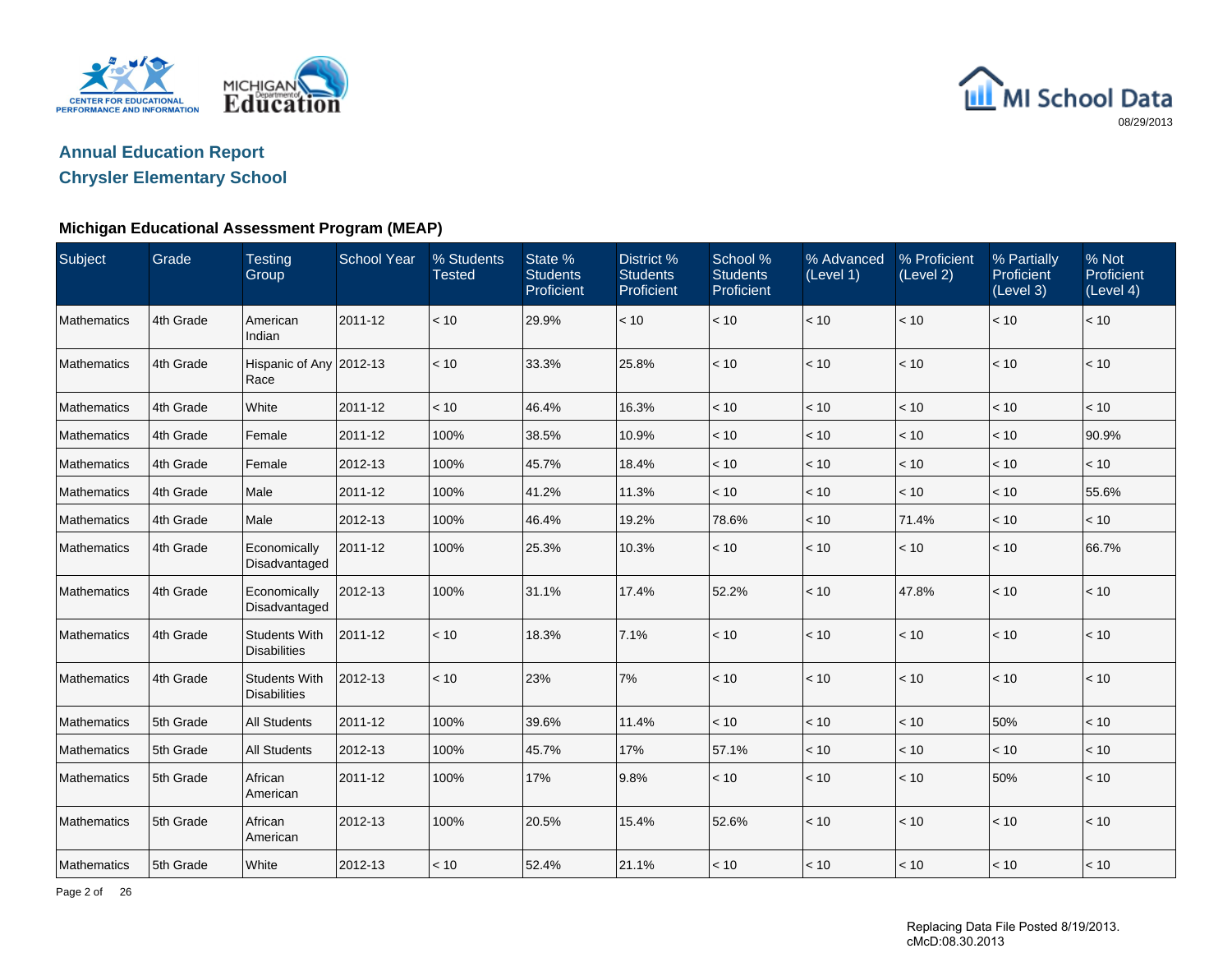

# MI School Data 08/29/2013

# **Annual Education Report**

## **Chrysler Elementary School**

### **Michigan Educational Assessment Program (MEAP)**

| Subject                 | Grade     | <b>Testing</b><br>Group                     | <b>School Year</b> | % Students<br><b>Tested</b> | State %<br><b>Students</b><br>Proficient | District %<br><b>Students</b><br>Proficient | School %<br><b>Students</b><br>Proficient | % Advanced<br>(Level 1) | % Proficient<br>(Level 2) | % Partially<br>Proficient<br>(Level 3) | % Not<br>Proficient<br>(Level 4) |
|-------------------------|-----------|---------------------------------------------|--------------------|-----------------------------|------------------------------------------|---------------------------------------------|-------------------------------------------|-------------------------|---------------------------|----------------------------------------|----------------------------------|
| Mathematics             | 5th Grade | Female                                      | 2011-12            | 100%                        | 37.5%                                    | 9.8%                                        | < 10                                      | < 10                    | < 10                      | < 10                                   | < 10                             |
| Mathematics             | 5th Grade | Female                                      | 2012-13            | 100%                        | 43.9%                                    | 15.7%                                       | < 10                                      | $<10$                   | $<10$                     | < 10                                   | < 10                             |
| Mathematics             | 5th Grade | Male                                        | 2011-12            | 100%                        | 41.6%                                    | 12.9%                                       | < 10                                      | < 10                    | < 10                      | < 10                                   | < 10                             |
| <b>Mathematics</b>      | 5th Grade | Male                                        | 2012-13            | 100%                        | 47.5%                                    | 18.4%                                       | < 10                                      | < 10                    | < 10                      | < 10                                   | < 10                             |
| Mathematics             | 5th Grade | Economically<br>Disadvantaged               | 2011-12            | 100%                        | 24.9%                                    | 10.8%                                       | < 10                                      | < 10                    | $<10$                     | 52.6%                                  | < 10                             |
| Mathematics             | 5th Grade | Economically<br>Disadvantaged               | 2012-13            | 100%                        | 30.3%                                    | 15.7%                                       | < 10                                      | < 10                    | < 10                      | < 10                                   | < 10                             |
| Mathematics             | 5th Grade | <b>Students With</b><br><b>Disabilities</b> | 2011-12            | < 10                        | 16%                                      | 4.9%                                        | < 10                                      | < 10                    | < 10                      | < 10                                   | < 10                             |
| Reading                 | 3rd Grade | <b>All Students</b>                         | 2011-12            | 100%                        | 62.4%                                    | 32.7%                                       | 80.6%                                     | < 10                    | 67.7%                     | < 10                                   | < 10                             |
| Reading                 | 3rd Grade | <b>All Students</b>                         | 2012-13            | 100%                        | 66.5%                                    | 42.7%                                       | 84.6%                                     | < 10                    | 73.1%                     | < 10                                   | < 10                             |
| Reading                 | 3rd Grade | African<br>American                         | 2011-12            | 100%                        | 38.4%                                    | 33%                                         | 83.3%                                     | $<10$                   | 70%                       | $<10$                                  | < 10                             |
| Reading                 | 3rd Grade | African<br>American                         | 2012-13            | 100%                        | 44.8%                                    | 43.2%                                       | 84.6%                                     | < 10                    | 73.1%                     | < 10                                   | < 10                             |
| Reading                 | 3rd Grade | Hispanic of Any 2011-12<br>Race             |                    | < 10                        | 47.6%                                    | 30.5%                                       | < 10                                      | < 10                    | < 10                      | < 10                                   | < 10                             |
| Reading                 | 3rd Grade | Female                                      | 2011-12            | 100%                        | 65.9%                                    | 36.2%                                       | 77.8%                                     | $<10$                   | 66.7%                     | < 10                                   | < 10                             |
| Reading                 | 3rd Grade | Female                                      | 2012-13            | 100%                        | 70.2%                                    | 45.7%                                       | < 10                                      | $<10$                   | $<10$                     | < 10                                   | $<10$                            |
| Reading                 | 3rd Grade | Male                                        | 2011-12            | 100%                        | 59%                                      | 29.3%                                       | 84.6%                                     | < 10                    | < 10                      | < 10                                   | < 10                             |
| Reading                 | 3rd Grade | Male                                        | 2012-13            | 100%                        | 63%                                      | 39.7%                                       | 93.3%                                     | < 10                    | 93.3%                     | < 10                                   | < 10                             |
| Reading<br>Page 3 of 26 | 3rd Grade | Economically<br>Disadvantaged               | 2011-12            | 100%                        | 49.5%                                    | 31.3%                                       | 70%                                       | < 10                    | 65%                       | < 10                                   | < 10                             |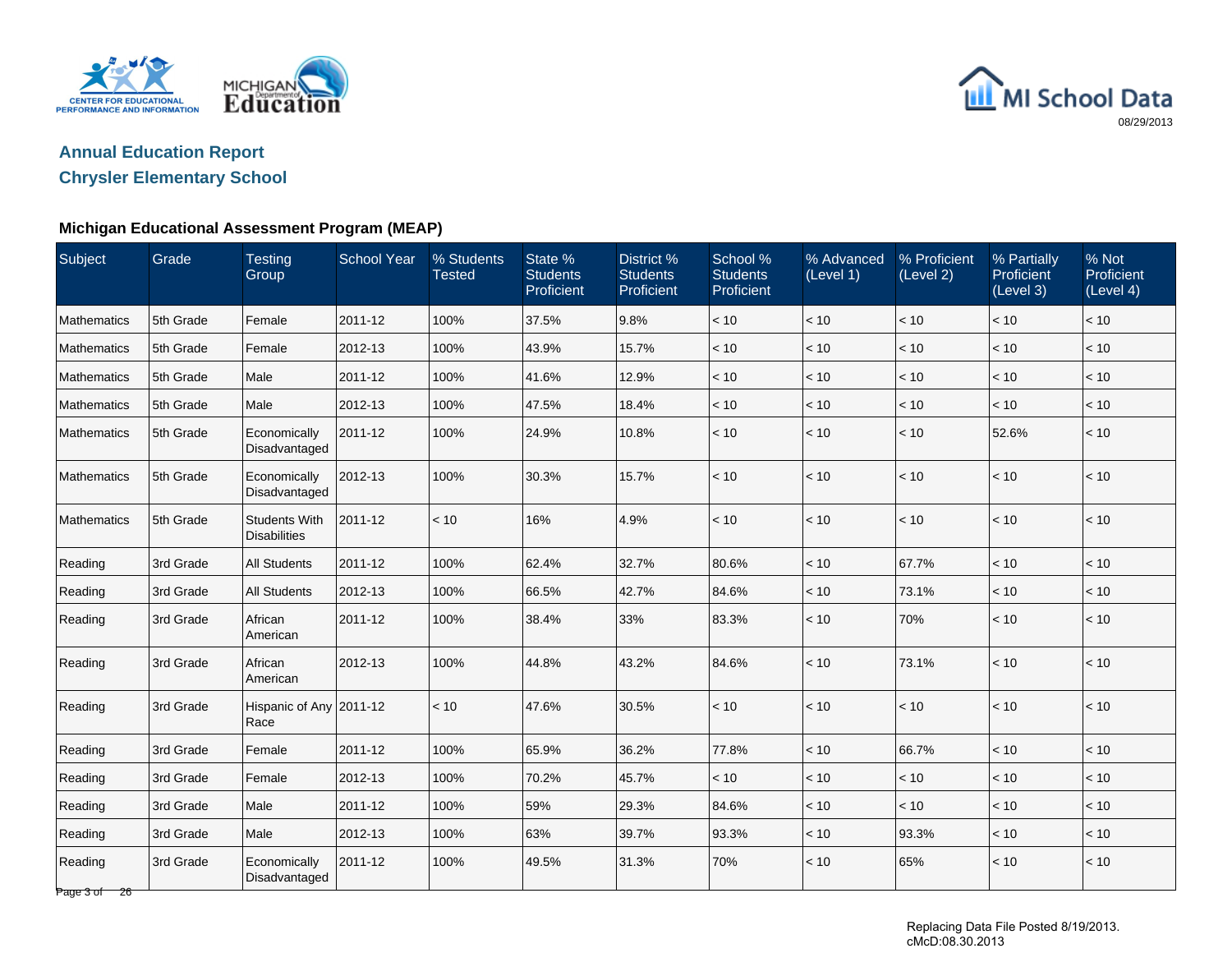



## **Chrysler Elementary School**

### **Michigan Educational Assessment Program (MEAP)**

| Subject                            | Grade     | <b>Testing</b><br>Group                     | <b>School Year</b> | % Students<br><b>Tested</b> | State %<br><b>Students</b><br>Proficient | District %<br><b>Students</b><br>Proficient | School %<br><b>Students</b><br>Proficient | % Advanced<br>(Level 1) | % Proficient<br>(Level 2) | % Partially<br>Proficient<br>(Level 3) | % Not<br>Proficient<br>(Level 4) |
|------------------------------------|-----------|---------------------------------------------|--------------------|-----------------------------|------------------------------------------|---------------------------------------------|-------------------------------------------|-------------------------|---------------------------|----------------------------------------|----------------------------------|
| Reading                            | 3rd Grade | Economically<br>Disadvantaged               | 2012-13            | 100%                        | 53.8%                                    | 40.5%                                       | 80%                                       | < 10                    | 73.3%                     | < 10                                   | < 10                             |
| Reading                            | 3rd Grade | <b>Students With</b><br><b>Disabilities</b> | 2011-12            | < 10                        | 34.3%                                    | 18%                                         | < 10                                      | < 10                    | < 10                      | < 10                                   | < 10                             |
| Reading                            | 4th Grade | <b>All Students</b>                         | 2011-12            | 100%                        | 67.7%                                    | 37.7%                                       | 89.7%                                     | < 10                    | 82.8%                     | < 10                                   | < 10                             |
| Reading                            | 4th Grade | <b>All Students</b>                         | 2012-13            | 100%                        | 68.1%                                    | 40.7%                                       | 93.1%                                     | < 10                    | 93.1%                     | < 10                                   | $<10$                            |
| Reading                            | 4th Grade | African<br>American                         | 2011-12            | 100%                        | 45.1%                                    | 36.8%                                       | 88.5%                                     | < 10                    | 80.8%                     | < 10                                   | $<10$                            |
| Reading                            | 4th Grade | African<br>American                         | 2012-13            | 100%                        | 43%                                      | 39.6%                                       | 92.9%                                     | < 10                    | 92.9%                     | < 10                                   | < 10                             |
| Reading                            | 4th Grade | American<br>Indian                          | 2011-12            | < 10                        | 60.2%                                    | < 10                                        | < 10                                      | < 10                    | < 10                      | < 10                                   | < 10                             |
| Reading                            | 4th Grade | Hispanic of Any 2012-13<br>Race             |                    | < 10                        | 57.5%                                    | 46.2%                                       | < 10                                      | < 10                    | < 10                      | < 10                                   | < 10                             |
| Reading                            | 4th Grade | White                                       | 2011-12            | < 10                        | 74.4%                                    | 41.7%                                       | < 10                                      | < 10                    | < 10                      | < 10                                   | < 10                             |
| Reading                            | 4th Grade | Female                                      | 2011-12            | 100%                        | 71.7%                                    | 44.1%                                       | 100%                                      | < 10                    | 100%                      | < 10                                   | < 10                             |
| Reading                            | 4th Grade | Female                                      | 2012-13            | 100%                        | 71.1%                                    | 43.7%                                       | 100%                                      | < 10                    | 100%                      | < 10                                   | < 10                             |
| Reading                            | 4th Grade | Male                                        | 2011-12            | 100%                        | 63.7%                                    | 31.1%                                       | 83.3%                                     | < 10                    | 72.2%                     | < 10                                   | < 10                             |
| Reading                            | 4th Grade | Male                                        | 2012-13            | 100%                        | 65.1%                                    | 37.7%                                       | 85.7%                                     | < 10                    | 85.7%                     | < 10                                   | $<10$                            |
| Reading                            | 4th Grade | Economically<br>Disadvantaged               | 2011-12            | 100%                        | 55%                                      | 36.2%                                       | 88.9%                                     | < 10                    | 83.3%                     | < 10                                   | < 10                             |
| Reading                            | 4th Grade | Economically<br>Disadvantaged               | 2012-13            | 100%                        | 55.1%                                    | 38.7%                                       | 95.7%                                     | < 10                    | 95.7%                     | < 10                                   | < 10                             |
| Reading<br>Page $4 \text{ of } 26$ | 4th Grade | <b>Students With</b><br><b>Disabilities</b> | 2011-12            | < 10                        | 35%                                      | 16.6%                                       | < 10                                      | < 10                    | < 10                      | < 10                                   | < 10                             |

Replacing Data File Posted 8/19/2013. cMcD:08.30.2013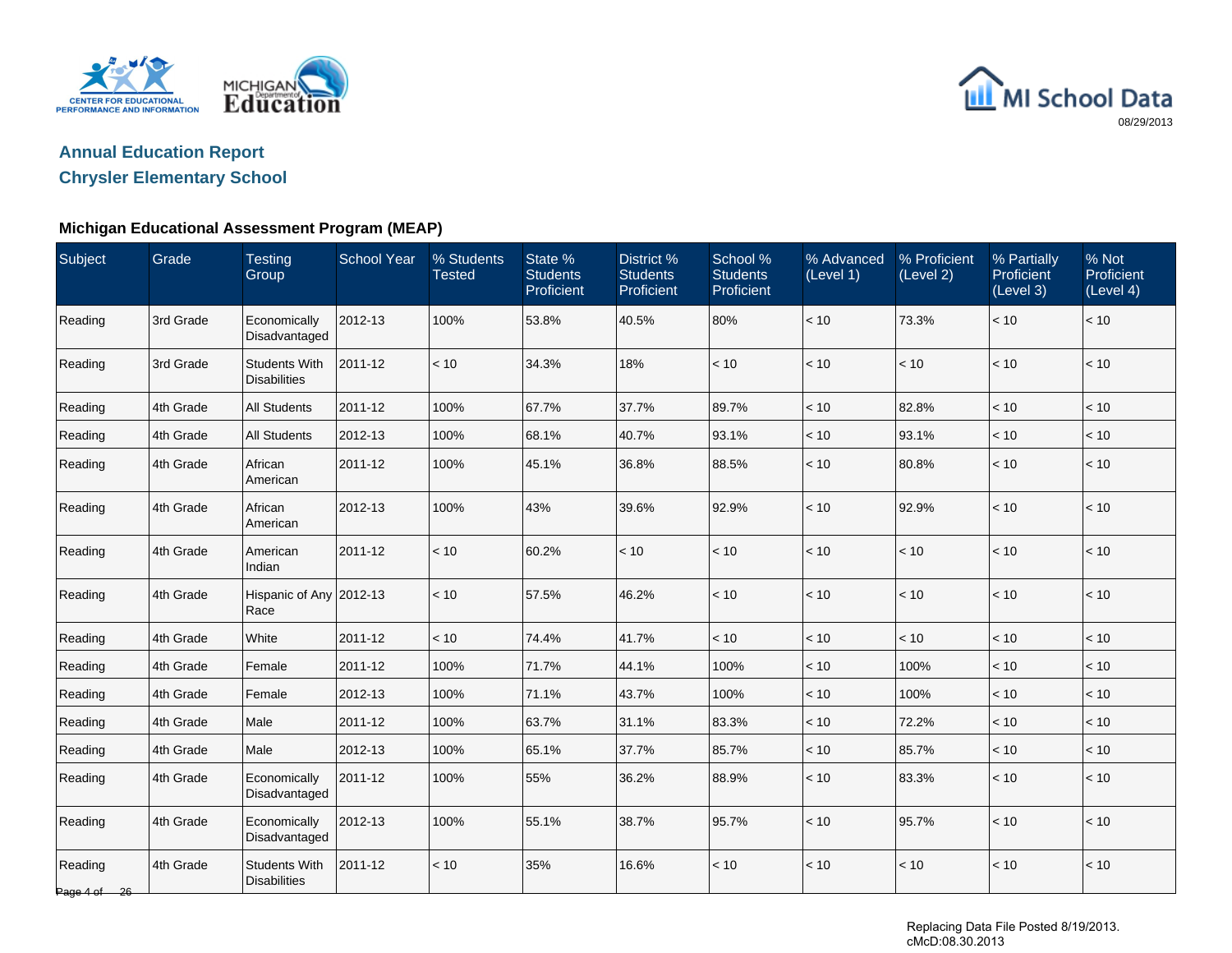



## **Chrysler Elementary School**

### **Michigan Educational Assessment Program (MEAP)**

| Subject | Grade     | <b>Testing</b><br>Group                     | <b>School Year</b> | % Students<br><b>Tested</b> | State %<br><b>Students</b><br>Proficient | District %<br><b>Students</b><br>Proficient | School %<br><b>Students</b><br>Proficient | % Advanced<br>(Level 1) | % Proficient<br>(Level 2) | % Partially<br>Proficient<br>(Level 3) | % Not<br>Proficient<br>(Level 4) |
|---------|-----------|---------------------------------------------|--------------------|-----------------------------|------------------------------------------|---------------------------------------------|-------------------------------------------|-------------------------|---------------------------|----------------------------------------|----------------------------------|
| Reading | 4th Grade | <b>Students With</b><br><b>Disabilities</b> | 2012-13            | < 10                        | 38.3%                                    | 22.1%                                       | < 10                                      | $<10$                   | < 10                      | < 10                                   | < 10                             |
| Reading | 5th Grade | <b>All Students</b>                         | 2011-12            | 100%                        | 68.8%                                    | 40.6%                                       | 82.1%                                     | < 10                    | 60.7%                     | < 10                                   | < 10                             |
| Reading | 5th Grade | <b>All Students</b>                         | 2012-13            | 100%                        | 70.4%                                    | 44.5%                                       | 100%                                      | < 10                    | 71.4%                     | < 10                                   | < 10                             |
| Reading | 5th Grade | African<br>American                         | 2011-12            | 100%                        | 48.3%                                    | 39.3%                                       | 82.1%                                     | < 10                    | 60.7%                     | < 10                                   | < 10                             |
| Reading | 5th Grade | African<br>American                         | 2012-13            | 100%                        | 47.8%                                    | 44.3%                                       | 100%                                      | < 10                    | 78.9%                     | < 10                                   | < 10                             |
| Reading | 5th Grade | White                                       | 2012-13            | < 10                        | 76.9%                                    | 44.1%                                       | < 10                                      | < 10                    | < 10                      | < 10                                   | < 10                             |
| Reading | 5th Grade | Female                                      | 2011-12            | 100%                        | 71.7%                                    | 43.6%                                       | 87.5%                                     | < 10                    | 62.5%                     | < 10                                   | < 10                             |
| Reading | 5th Grade | Female                                      | 2012-13            | 100%                        | 74.1%                                    | 48.2%                                       | 100%                                      | < 10                    | < 10                      | < 10                                   | $<10$                            |
| Reading | 5th Grade | Male                                        | 2011-12            | 100%                        | 65.9%                                    | 37.7%                                       | < 10                                      | < 10                    | < 10                      | < 10                                   | $<10$                            |
| Reading | 5th Grade | Male                                        | 2012-13            | 100%                        | 66.8%                                    | 40.8%                                       | 100%                                      | < 10                    | < 10                      | < 10                                   | < 10                             |
| Reading | 5th Grade | Economically<br>Disadvantaged               | 2011-12            | 100%                        | 56.1%                                    | 39.1%                                       | 84.2%                                     | < 10                    | 68.4%                     | < 10                                   | $<10$                            |
| Reading | 5th Grade | Economically<br>Disadvantaged               | 2012-13            | 100%                        | 57.9%                                    | 42.6%                                       | 100%                                      | < 10                    | < 10                      | < 10                                   | < 10                             |
| Reading | 5th Grade | <b>Students With</b><br><b>Disabilities</b> | 2011-12            | < 10                        | 34.2%                                    | 18.2%                                       | < 10                                      | < 10                    | < 10                      | < 10                                   | < 10                             |
| Science | 5th Grade | <b>All Students</b>                         | 2011-12            | 100%                        | 15.3%                                    | 2.8%                                        | < 10                                      | < 10                    | < 10                      | 42.9%                                  | 39.3%                            |
| Science | 5th Grade | <b>All Students</b>                         | 2012-13            | 100%                        | 13.1%                                    | 2.3%                                        | < 10                                      | < 10                    | < 10                      | < 10                                   | 47.6%                            |
| Science | 5th Grade | African<br>American                         | 2011-12            | 100%                        | 3.2%                                     | 2.9%                                        | < 10                                      | < 10                    | < 10                      | 42.9%                                  | 39.3%                            |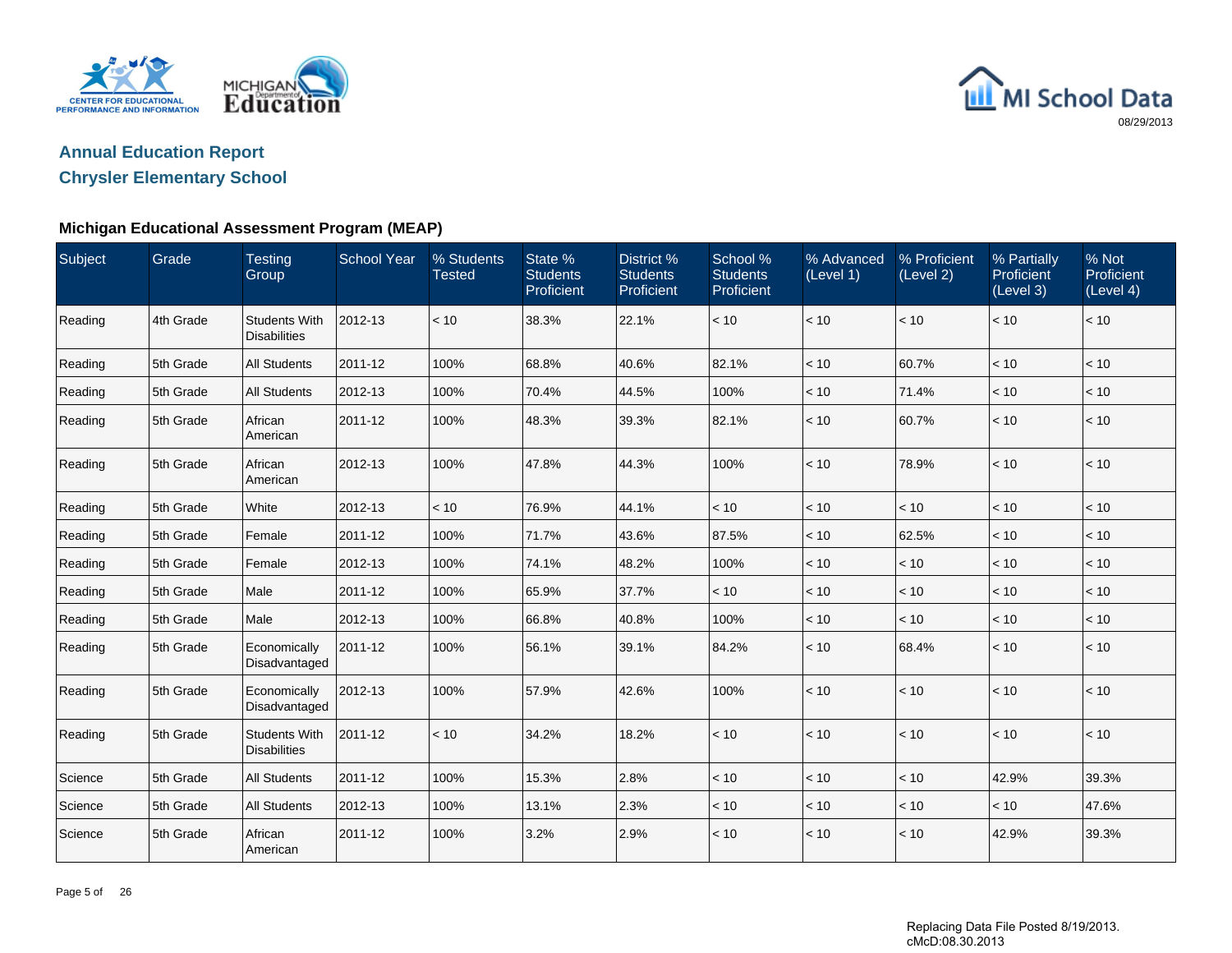



## **Chrysler Elementary School**

### **Michigan Educational Assessment Program (MEAP)**

| Subject | Grade     | <b>Testing</b><br>Group                     | <b>School Year</b> | % Students<br>Tested | State %<br><b>Students</b><br>Proficient | District %<br><b>Students</b><br><b>Proficient</b> | School %<br><b>Students</b><br><b>Proficient</b> | % Advanced<br>(Level 1) | % Proficient<br>(Level 2) | % Partially<br>Proficient<br>(Level 3) | % Not<br>Proficient<br>(Level 4) |
|---------|-----------|---------------------------------------------|--------------------|----------------------|------------------------------------------|----------------------------------------------------|--------------------------------------------------|-------------------------|---------------------------|----------------------------------------|----------------------------------|
| Science | 5th Grade | African<br>American                         | 2012-13            | 100%                 | 2.6%                                     | 2.4%                                               | < 10                                             | < 10                    | < 10                      | < 10                                   | 52.6%                            |
| Science | 5th Grade | White                                       | 2012-13            | < 10                 | 16%                                      | < 10                                               | < 10                                             | < 10                    | < 10                      | < 10                                   | < 10                             |
| Science | 5th Grade | Female                                      | 2011-12            | 100%                 | 13.6%                                    | 2.6%                                               | < 10                                             | < 10                    | < 10                      | < 10                                   | < 10                             |
| Science | 5th Grade | Female                                      | 2012-13            | 100%                 | 11.6%                                    | 1.7%                                               | < 10                                             | < 10                    | < 10                      | < 10                                   | < 10                             |
| Science | 5th Grade | Male                                        | 2011-12            | 100%                 | 17%                                      | 3%                                                 | < 10                                             | < 10                    | < 10                      | < 10                                   | < 10                             |
| Science | 5th Grade | Male                                        | 2012-13            | 100%                 | 14.5%                                    | 2.8%                                               | < 10                                             | < 10                    | < 10                      | < 10                                   | < 10                             |
| Science | 5th Grade | Economically<br>Disadvantaged               | 2011-12            | 100%                 | 7%                                       | 2.3%                                               | < 10                                             | < 10                    | < 10                      | < 10                                   | < 10                             |
| Science | 5th Grade | Economically<br>Disadvantaged               | 2012-13            | 100%                 | 5.8%                                     | 1.9%                                               | < 10                                             | < 10                    | $\leq 10$                 | < 10                                   | < 10                             |
| Science | 5th Grade | <b>Students With</b><br><b>Disabilities</b> | 2011-12            | < 10                 | 5.5%                                     | 1.7%                                               | < 10                                             | < 10                    | < 10                      | < 10                                   | < 10                             |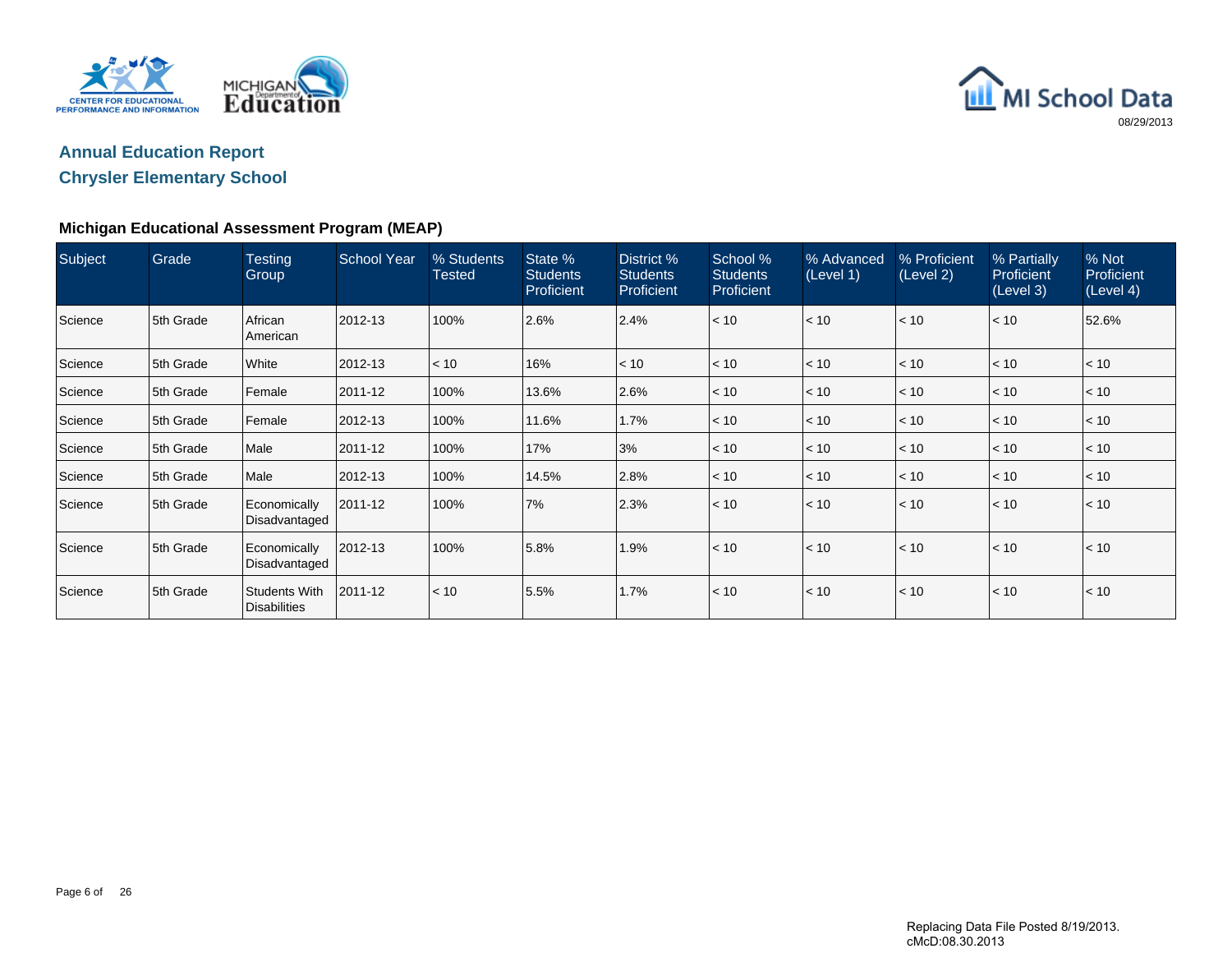



#### **Michigan Merit Examination (MME)**

| Subject            | <b>Grade</b> | <b>Testing</b><br><b>Group</b> | School Year | % Students<br>Tested | State %<br><b>Students</b><br>Proficient | District %<br>Students<br>Proficient | School %<br>Students<br>Proficient | % Advanced % Proficient<br>(Level 1) | (Level 2) | % Partially<br><b>Proficient</b><br>(Level 3) | % Not<br>Proficient<br>(Level 4) |
|--------------------|--------------|--------------------------------|-------------|----------------------|------------------------------------------|--------------------------------------|------------------------------------|--------------------------------------|-----------|-----------------------------------------------|----------------------------------|
| No Data to Display |              |                                |             |                      |                                          |                                      |                                    |                                      |           |                                               |                                  |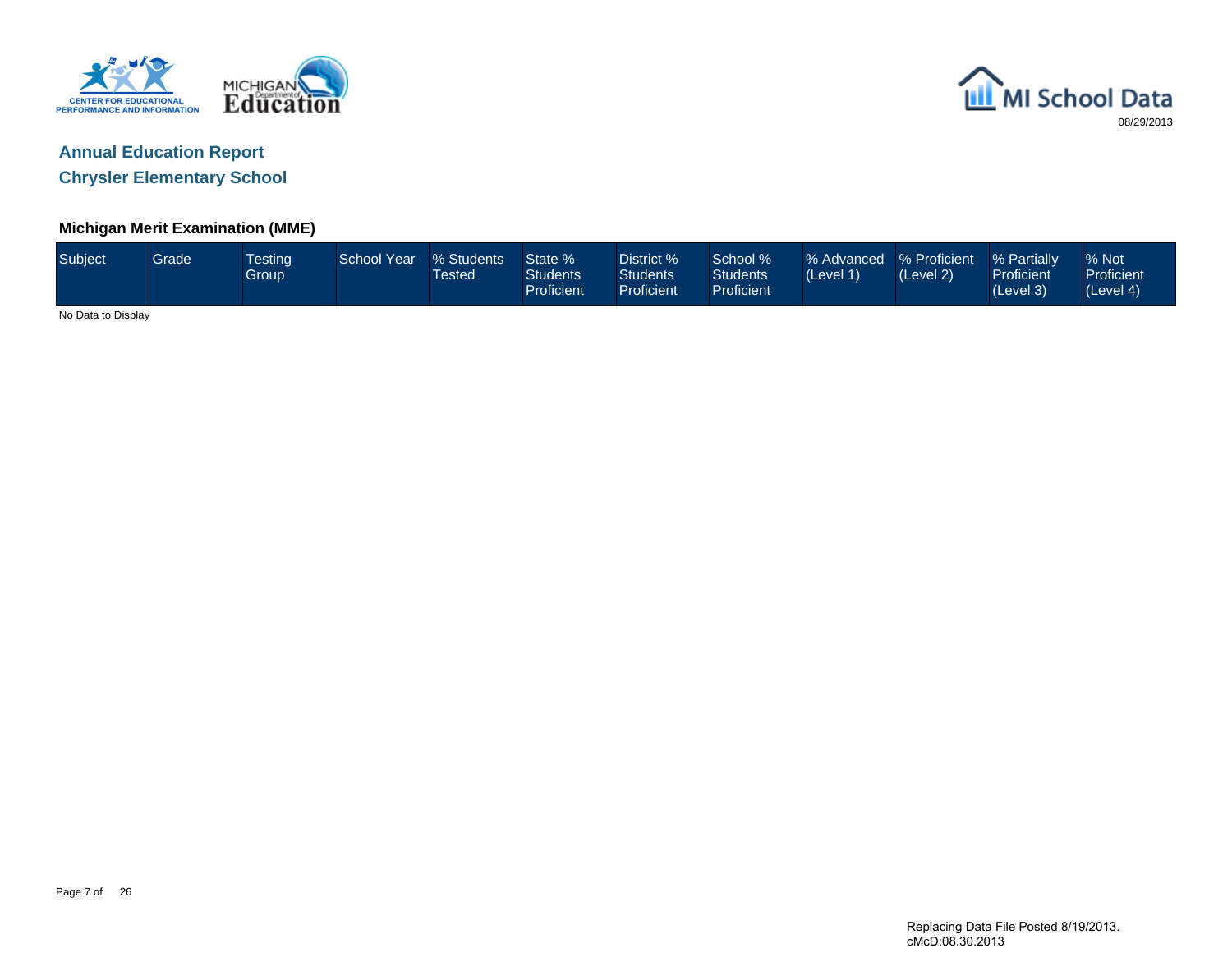



**Chrysler Elementary School**

### **Michigan Educational Assessment Program Access (MEAP - Access)**

| Subject            | Grade <sup>1</sup> | Testing Group School Year | % Students<br>Tested <sup>1</sup> | State %<br>Students <sup>1</sup><br>Proficient | District %<br><b>Students</b><br>Proficient | School %<br>Students<br><b>Proficient</b> | % Exceeded | % Met | % Progressing |
|--------------------|--------------------|---------------------------|-----------------------------------|------------------------------------------------|---------------------------------------------|-------------------------------------------|------------|-------|---------------|
| No Data to Display |                    |                           |                                   |                                                |                                             |                                           |            |       |               |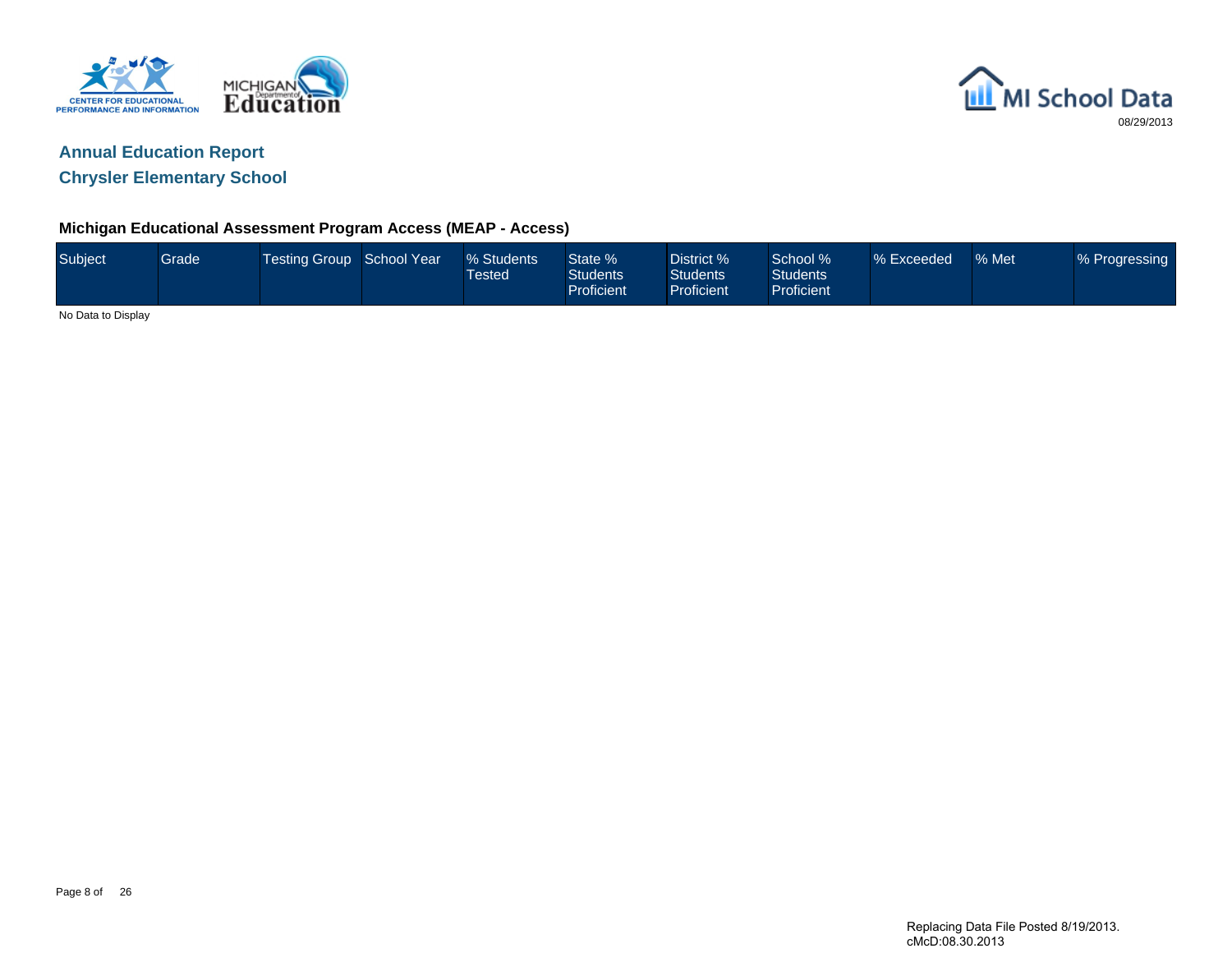



**Chrysler Elementary School**

### **MI-Access Functional Independence**

| Subject            | Grade | Testing Group School Year | % Students<br><b>Tested</b> | State %<br><b>Students</b><br>Proficient | District %<br>Students <sup>1</sup><br><b>Proficient</b> | School %<br><b>Students</b><br>Proficient | % Surpassed<br>(Level 1) | % Attained<br>(Level 2) | % Emerging<br>(Level 3) |
|--------------------|-------|---------------------------|-----------------------------|------------------------------------------|----------------------------------------------------------|-------------------------------------------|--------------------------|-------------------------|-------------------------|
| No Data to Display |       |                           |                             |                                          |                                                          |                                           |                          |                         |                         |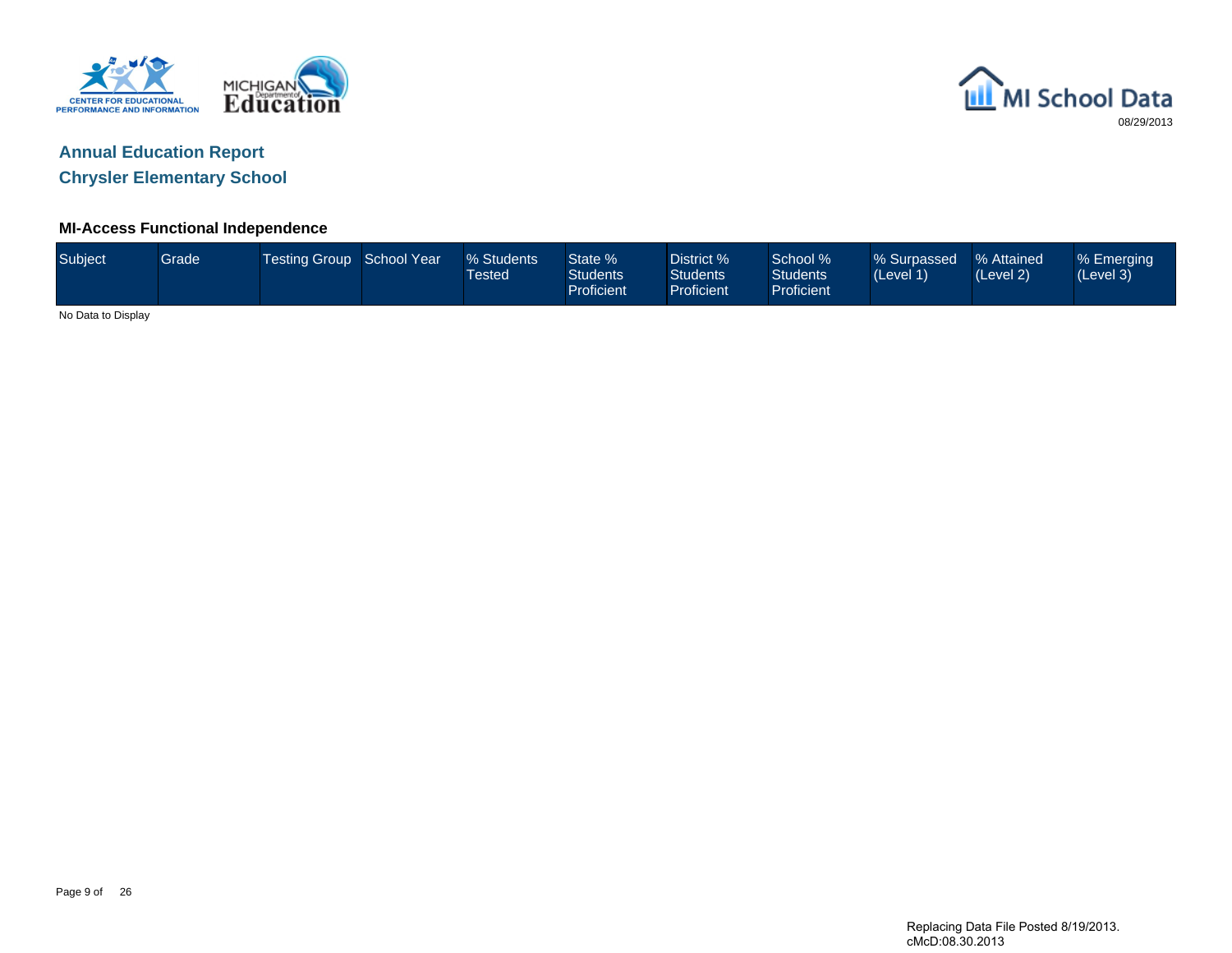



**Chrysler Elementary School**

### **MI-Access Supported Independence**

| Subject            | Grade | Testing Group School Year | % Students<br><b>Tested</b> | State %<br><b>Students</b><br>Proficient | District %<br><b>Students</b><br><b>Proficient</b> | School %<br><b>Students</b><br>Proficient | % Surpassed<br>(Level 1) | % Attained<br>(Level 2) | % Emerging<br>(Level 3) |
|--------------------|-------|---------------------------|-----------------------------|------------------------------------------|----------------------------------------------------|-------------------------------------------|--------------------------|-------------------------|-------------------------|
| No Data to Display |       |                           |                             |                                          |                                                    |                                           |                          |                         |                         |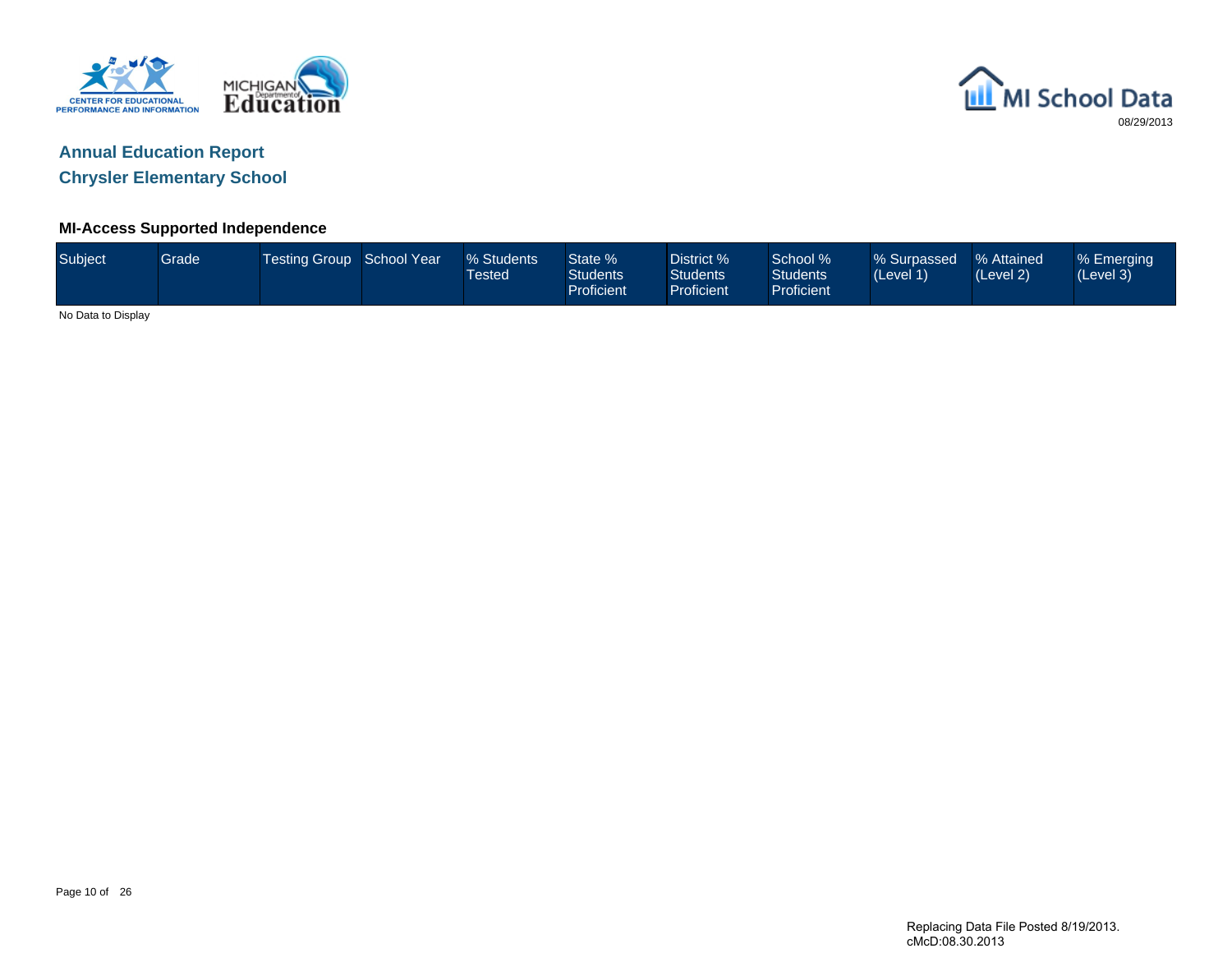



#### **MI-Access Participation**

| Subject            | Grade | Testing Group School Year | % Students<br><b>Tested</b> | State %<br><b>Students</b><br>Proficient | District %<br><b>Students</b><br>Proficient | School %<br><b>Students</b><br>Proficient | Surpassed % Attained /<br>(Level 1) | (Level 2) | % Emerging<br>(Level 3) |
|--------------------|-------|---------------------------|-----------------------------|------------------------------------------|---------------------------------------------|-------------------------------------------|-------------------------------------|-----------|-------------------------|
| No Data to Display |       |                           |                             |                                          |                                             |                                           |                                     |           |                         |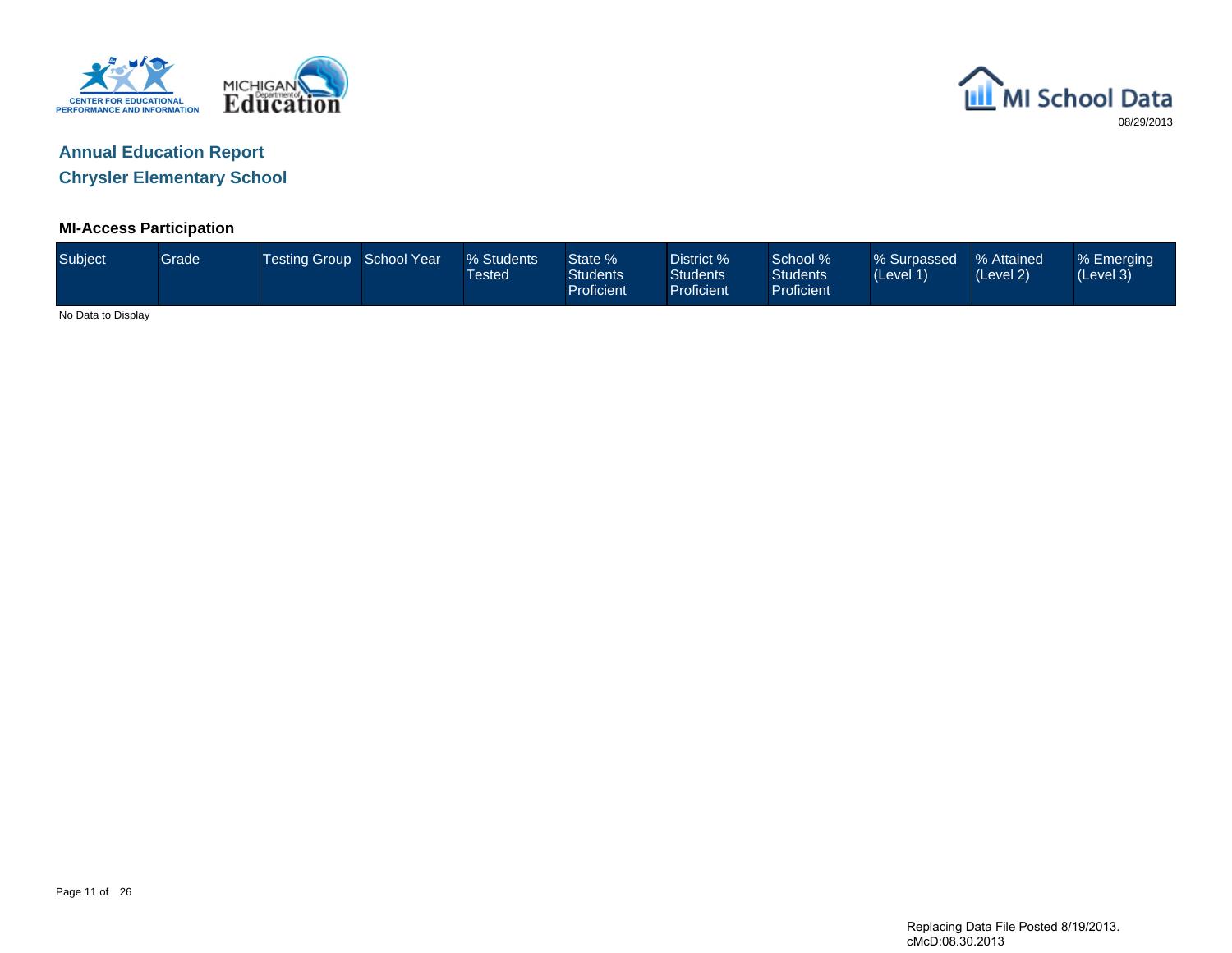





#### **Accountability Details Subject Data**

| <b>Testing Group</b>                         | Location        | Subject            | % Tested Total(Goal<br>95%) | % Proficient for<br>Accountability* |
|----------------------------------------------|-----------------|--------------------|-----------------------------|-------------------------------------|
| <b>All Students</b>                          | Statewide       | <b>Mathematics</b> | 98.7%                       | 58.2%                               |
| Bottom 30%                                   | Statewide       | <b>Mathematics</b> |                             | 11.2%                               |
| African American                             | Statewide       | Mathematics        | 96.9%                       | 32.7%                               |
| American Indian                              | Statewide       | <b>Mathematics</b> | 98.5%                       | 48.4%                               |
| Asian                                        | Statewide       | Mathematics        | 99.4%                       | 81.5%                               |
| Hispanic of Any Race                         | Statewide       | <b>Mathematics</b> | 98.6%                       | 45.9%                               |
| Native Hawaiian or Other<br>Pacific Islander | Statewide       | <b>Mathematics</b> | 97.4%                       | 64.9%                               |
| Two or More Races                            | Statewide       | <b>Mathematics</b> | 99.2%                       | 55.9%                               |
| White                                        | Statewide       | <b>Mathematics</b> | 99.2%                       | 64.4%                               |
| Economically Disadvantaged                   | Statewide       | <b>Mathematics</b> | 98.2%                       | 43.7%                               |
| English Language Learners                    | Statewide       | <b>Mathematics</b> | 98.9%                       | 36.9%                               |
| <b>Students With Disabilities</b>            | Statewide       | <b>Mathematics</b> | 97.8%                       | 32.5%                               |
| <b>All Students</b>                          | <b>District</b> | <b>Mathematics</b> | 96.3%                       | 37.1%                               |
| Bottom 30%                                   | <b>District</b> | <b>Mathematics</b> |                             | 7.1%                                |
| African American                             | <b>District</b> | <b>Mathematics</b> | 96.2%                       | 35.5%                               |
| American Indian                              | <b>District</b> | <b>Mathematics</b> | 93.9%                       | 31.4%                               |
| Asian                                        | District        | <b>Mathematics</b> | 98.8%                       | 62.5%                               |
| Hispanic of Any Race                         | <b>District</b> | <b>Mathematics</b> | 96.9%                       | 44.5%                               |
| Native Hawaiian or Other<br>Pacific Islander | <b>District</b> | <b>Mathematics</b> | 100%                        | 0%                                  |
| Two or More Races                            | District        | <b>Mathematics</b> | 94.1%                       | 29.5%                               |
| White                                        | <b>District</b> | <b>Mathematics</b> | 96.2%                       | 39.8%                               |
| Economically Disadvantaged   District        |                 | <b>Mathematics</b> | 96.5%                       | 35.5%                               |
| English Language Learners                    | <b>District</b> | Mathematics        | 97.6%                       | 46.2%                               |
| <b>Students With Disabilities</b>            | <b>District</b> | Mathematics        | 92.2%                       | 28.3%                               |
| <b>All Students</b>                          | School          | <b>Mathematics</b> | 100%                        | 76.9%                               |
| Bottom 30%                                   | School          | Mathematics        |                             | 21.9%                               |
| African American                             | School          | <b>Mathematics</b> | 100%                        | 76%                                 |
| Hispanic of Any Race                         | School          | Mathematics        | 100%                        | 100%                                |
| Two or More Races                            | School          | <b>Mathematics</b> |                             | 100%                                |
| White                                        | School          | Mathematics        | 100%                        | 100%                                |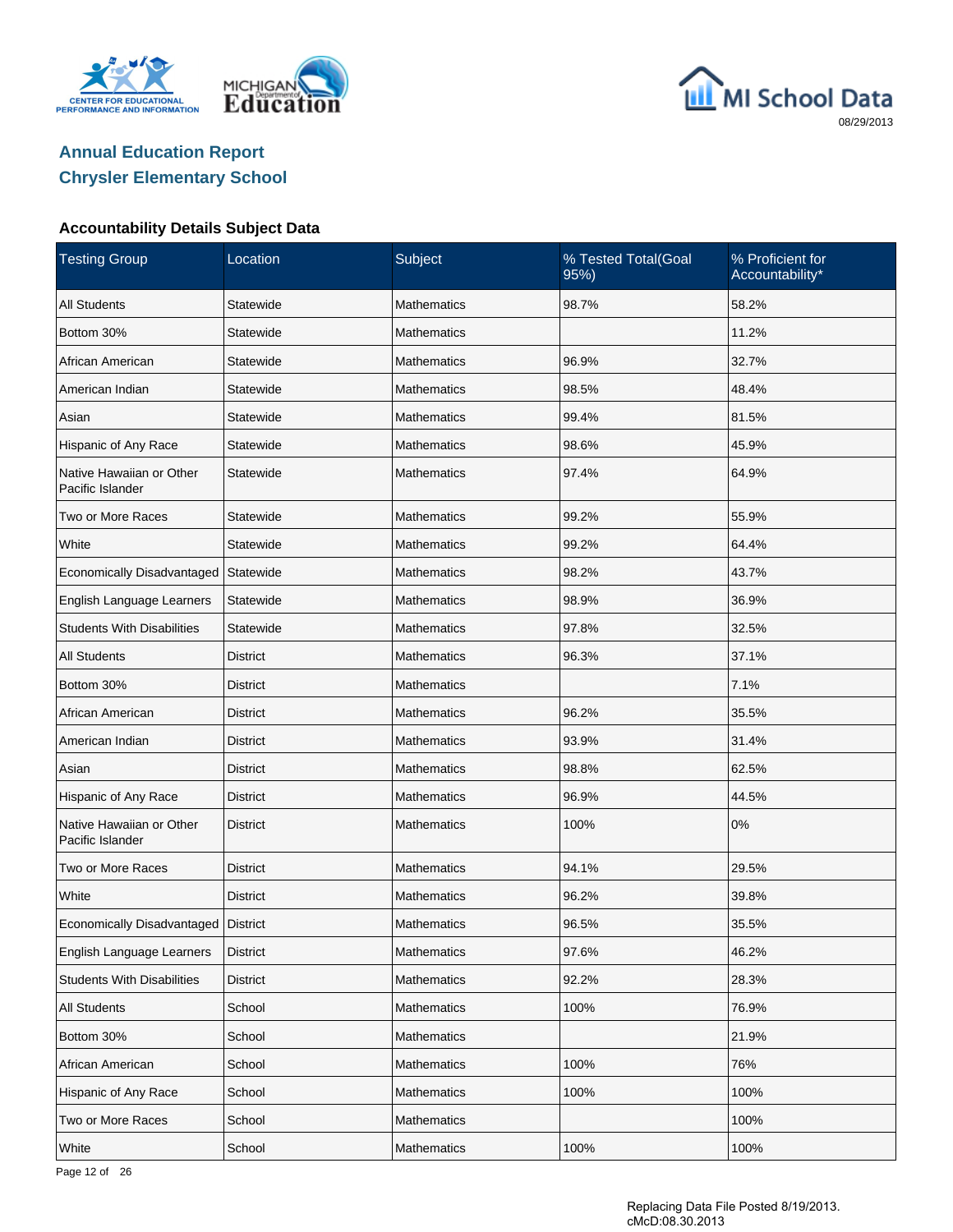





### **Accountability Details Subject Data**

| <b>Testing Group</b>                         | Location        | Subject            | % Tested Total(Goal<br>95%) | % Proficient for<br>Accountability* |
|----------------------------------------------|-----------------|--------------------|-----------------------------|-------------------------------------|
| Economically Disadvantaged                   | School          | <b>Mathematics</b> | 100%                        | 75.8%                               |
| <b>Students With Disabilities</b>            | School          | <b>Mathematics</b> | 100%                        | 25%                                 |
| <b>All Students</b>                          | Statewide       | Reading            | 99%                         | 83.1%                               |
| Bottom 30%                                   | Statewide       | Reading            |                             | 51.3%                               |
| African American                             | Statewide       | Reading            | 97.3%                       | 67.9%                               |
| American Indian                              | Statewide       | Reading            | 98.8%                       | 79.7%                               |
| Asian                                        | Statewide       | Reading            | 100.3%                      | 90.1%                               |
| Hispanic of Any Race                         | Statewide       | Reading            | 99.2%                       | 77%                                 |
| Native Hawaiian or Other<br>Pacific Islander | Statewide       | Reading            | 97.4%                       | 85.7%                               |
| Two or More Races                            | Statewide       | Reading            | 99.4%                       | 83.6%                               |
| White                                        | Statewide       | Reading            | 99.4%                       | 86.9%                               |
| Economically Disadvantaged                   | Statewide       | Reading            | 98.6%                       | 74.8%                               |
| English Language Learners                    | Statewide       | Reading            | 100.5%                      | 62.4%                               |
| <b>Students With Disabilities</b>            | Statewide       | Reading            | 98.1%                       | 51.8%                               |
| <b>All Students</b>                          | District        | Reading            | 96.8%                       | 67.4%                               |
| Bottom 30%                                   | District        | Reading            |                             | 16.8%                               |
| African American                             | District        | Reading            | 96.9%                       | 66.5%                               |
| American Indian                              | District        | Reading            | 95.5%                       | 74.5%                               |
| Asian                                        | <b>District</b> | Reading            | 88.5%                       | 78.8%                               |
| Hispanic of Any Race                         | District        | Reading            | 97.3%                       | 71.4%                               |
| Native Hawaiian or Other<br>Pacific Islander | <b>District</b> | Reading            | 100%                        | 100%                                |
| Two or More Races                            | <b>District</b> | Reading            | 94.1%                       | 68.9%                               |
| White                                        | <b>District</b> | Reading            | 96.2%                       | 69%                                 |
| Economically Disadvantaged                   | <b>District</b> | Reading            | 96.9%                       | 66%                                 |
| English Language Learners                    | <b>District</b> | Reading            | 96.8%                       | 72%                                 |
| <b>Students With Disabilities</b>            | <b>District</b> | Reading            | 92.7%                       | 40.9%                               |
| All Students                                 | School          | Reading            | 100%                        | 94.4%                               |
| Bottom 30%                                   | School          | Reading            |                             | 81.3%                               |
| African American                             | School          | Reading            | 100%                        | 94.2%                               |
| Hispanic of Any Race                         | School          | Reading            | 100%                        | 100%                                |

Page 13 of 26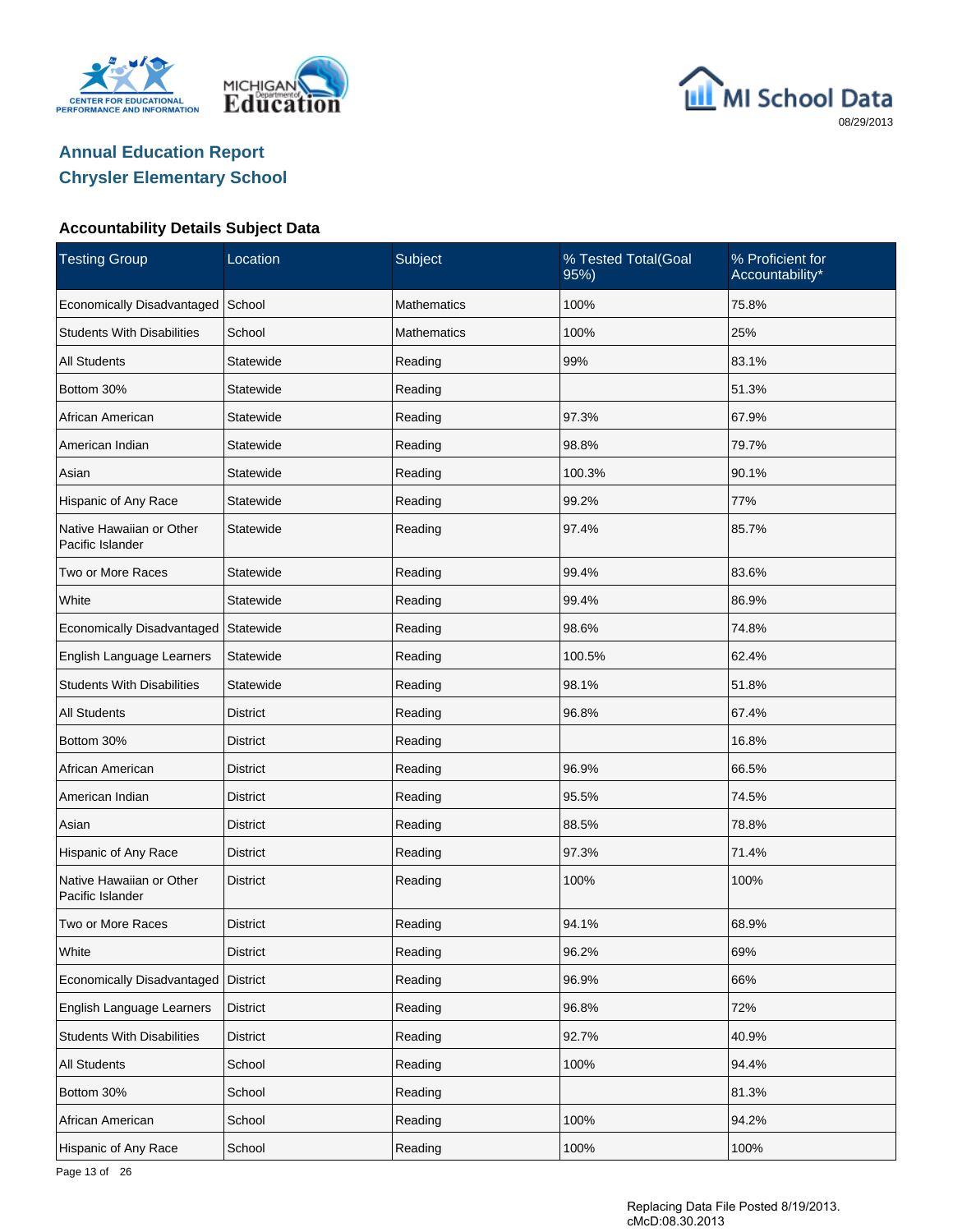





### **Accountability Details Subject Data**

| <b>Testing Group</b>                         | Location        | Subject | % Tested Total(Goal<br>95%) | % Proficient for<br>Accountability* |
|----------------------------------------------|-----------------|---------|-----------------------------|-------------------------------------|
| Two or More Races                            | School          | Reading |                             | 100%                                |
| White                                        | School          | Reading | 100%                        | 100%                                |
| Economically Disadvantaged                   | School          | Reading | 100%                        | 95.2%                               |
| <b>Students With Disabilities</b>            | School          | Reading | 100%                        | 75%                                 |
| <b>All Students</b>                          | Statewide       | Science | 97.9%                       | 38.6%                               |
| Bottom 30%                                   | Statewide       | Science |                             | 1%                                  |
| African American                             | Statewide       | Science | 94.8%                       | 12.8%                               |
| American Indian                              | Statewide       | Science | 97.5%                       | 29.4%                               |
| Asian                                        | Statewide       | Science | 99.1%                       | 57.4%                               |
| Hispanic of Any Race                         | Statewide       | Science | 97.9%                       | 22.9%                               |
| Native Hawaiian or Other<br>Pacific Islander | Statewide       | Science | 93.7%                       | 49.2%                               |
| Two or More Races                            | Statewide       | Science | 98.7%                       | 35.7%                               |
| White                                        | Statewide       | Science | 98.7%                       | 45%                                 |
| Economically Disadvantaged                   | Statewide       | Science | 97%                         | 22.9%                               |
| English Language Learners                    | Statewide       | Science | 98%                         | 7.6%                                |
| <b>Students With Disabilities</b>            | Statewide       | Science | 96.5%                       | 15.1%                               |
| <b>All Students</b>                          | District        | Science | 94.1%                       | 11.7%                               |
| Bottom 30%                                   | District        | Science |                             | 0.6%                                |
| African American                             | <b>District</b> | Science | 94.2%                       | 11.3%                               |
| American Indian                              | District        | Science | 95.2%                       | 14.3%                               |
| Asian                                        | <b>District</b> | Science | 98%                         | 33.6%                               |
| Hispanic of Any Race                         | District        | Science | 92.8%                       | 11.8%                               |
| Native Hawaiian or Other<br>Pacific Islander | <b>District</b> | Science | 100%                        | 0%                                  |
| Two or More Races                            | <b>District</b> | Science | 100%                        | 9.1%                                |
| White                                        | <b>District</b> | Science | 94.8%                       | 13.6%                               |
| Economically Disadvantaged                   | District        | Science | 94.3%                       | 10%                                 |
| English Language Learners                    | <b>District</b> | Science | 94.6%                       | 13.4%                               |
| <b>Students With Disabilities</b>            | <b>District</b> | Science | 86.4%                       | 9.1%                                |
| All Students                                 | School          | Science | 100%                        | 44.4%                               |
| Bottom 30%                                   | School          | Science |                             | 0%                                  |

Page 14 of 26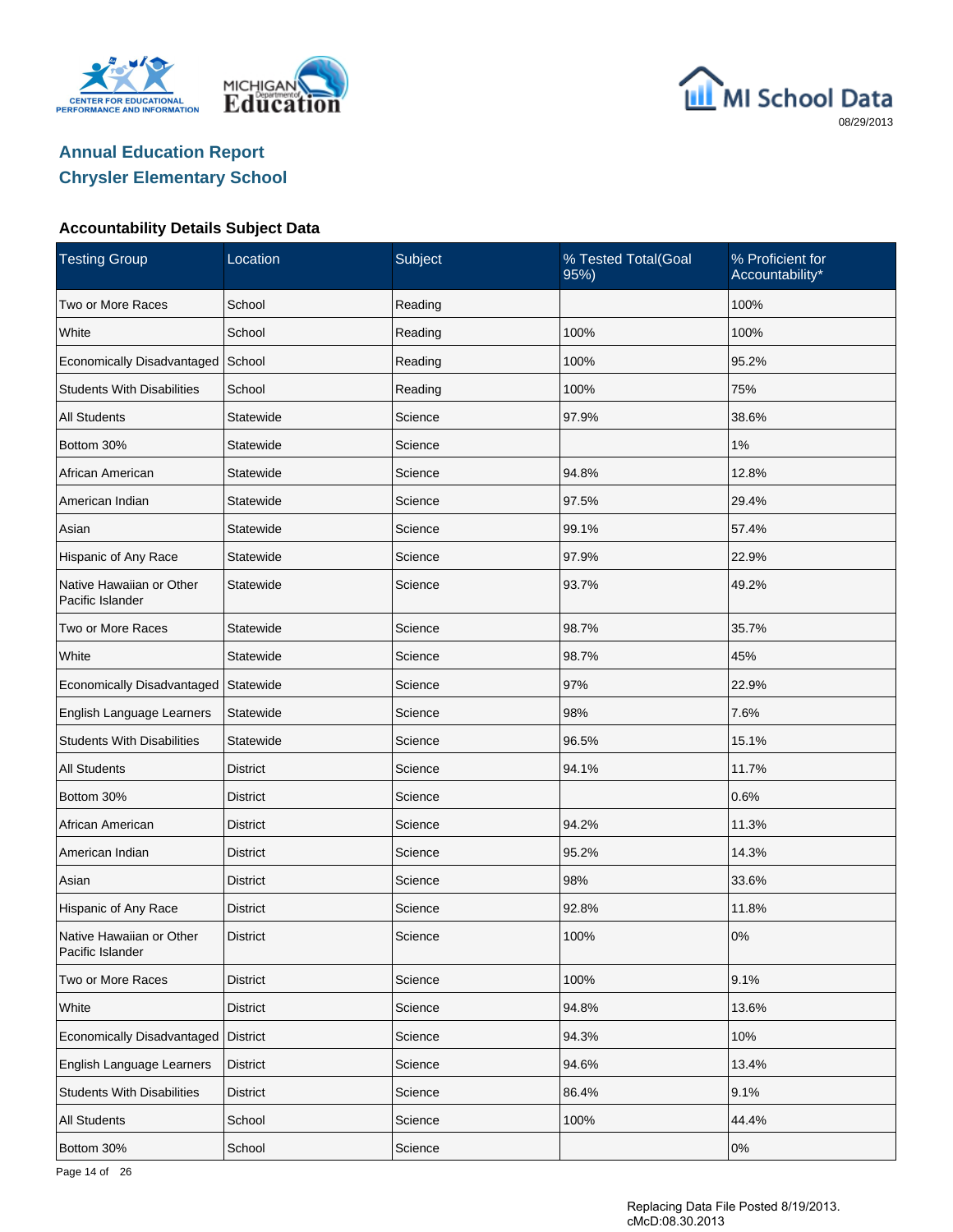





### **Accountability Details Subject Data**

| <b>Testing Group</b>                         | Location        | Subject               | % Tested Total(Goal<br>95%) | % Proficient for<br>Accountability* |
|----------------------------------------------|-----------------|-----------------------|-----------------------------|-------------------------------------|
| African American                             | School          | Science               | 100%                        | 40%                                 |
| White                                        | School          | Science               | 100%                        | 100%                                |
| Economically Disadvantaged                   | School          | Science               | 100%                        | 41.7%                               |
| <b>Students With Disabilities</b>            | School          | Science               |                             | 0%                                  |
| <b>All Students</b>                          | Statewide       | <b>Social Studies</b> | 96.7%                       | 57.5%                               |
| Bottom 30%                                   | Statewide       | <b>Social Studies</b> |                             | 8.8%                                |
| African American                             | Statewide       | <b>Social Studies</b> | 92.4%                       | 27.9%                               |
| American Indian                              | Statewide       | <b>Social Studies</b> | 95.9%                       | 52.3%                               |
| Asian                                        | Statewide       | <b>Social Studies</b> | 99%                         | 73.6%                               |
| Hispanic of Any Race                         | Statewide       | <b>Social Studies</b> | 96.1%                       | 43%                                 |
| Native Hawaiian or Other<br>Pacific Islander | Statewide       | <b>Social Studies</b> | 93.2%                       | 59.7%                               |
| Two or More Races                            | Statewide       | <b>Social Studies</b> | 97.6%                       | 53.5%                               |
| White                                        | Statewide       | <b>Social Studies</b> | 98%                         | 64.7%                               |
| Economically Disadvantaged                   | Statewide       | Social Studies        | 95.1%                       | 40.3%                               |
| English Language Learners                    | Statewide       | <b>Social Studies</b> | 96.4%                       | 19.6%                               |
| <b>Students With Disabilities</b>            | Statewide       | Social Studies        | 91.9%                       | 22.3%                               |
| <b>All Students</b>                          | District        | <b>Social Studies</b> | 88.6%                       | 22.6%                               |
| Bottom 30%                                   | District        | Social Studies        |                             | 0%                                  |
| African American                             | District        | <b>Social Studies</b> | 88.5%                       | 21.4%                               |
| American Indian                              | District        | <b>Social Studies</b> | 90.9%                       | 33.3%                               |
| Asian                                        | District        | Social Studies        | 97.6%                       | 48.4%                               |
| Hispanic of Any Race                         | District        | <b>Social Studies</b> | 88.7%                       | 28.8%                               |
| Native Hawaiian or Other<br>Pacific Islander | <b>District</b> | <b>Social Studies</b> | 100%                        | 0%                                  |
| Two or More Races                            | <b>District</b> | <b>Social Studies</b> | 85.7%                       | 31.6%                               |
| White                                        | <b>District</b> | Social Studies        | 88.5%                       | 22.5%                               |
| Economically Disadvantaged                   | <b>District</b> | Social Studies        | 88.2%                       | 19.6%                               |
| English Language Learners                    | <b>District</b> | Social Studies        | 90.8%                       | 30.5%                               |
| <b>Students With Disabilities</b>            | <b>District</b> | Social Studies        | 71.2%                       | 4.4%                                |
| <b>All Students</b>                          | Statewide       | Writing               | 98.2%                       | 69.4%                               |
| Bottom 30%                                   | Statewide       | Writing               |                             | 21.9%                               |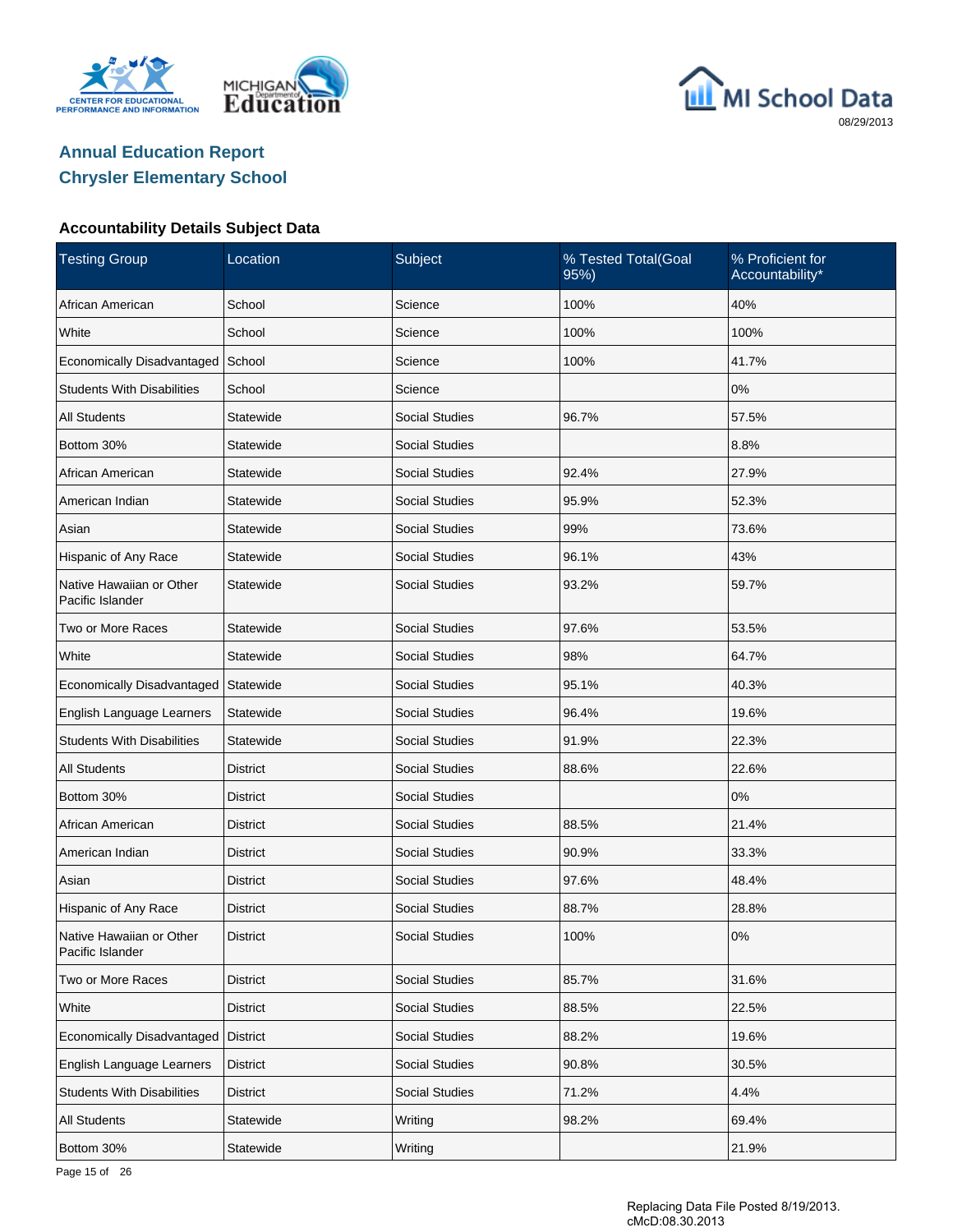





### **Accountability Details Subject Data**

| <b>Testing Group</b>                         | Location        | Subject | % Tested Total(Goal<br>95%) | % Proficient for<br>Accountability* |
|----------------------------------------------|-----------------|---------|-----------------------------|-------------------------------------|
| African American                             | Statewide       | Writing | 95.6%                       | 48.8%                               |
| American Indian                              | Statewide       | Writing | 97.7%                       | 61.6%                               |
| Asian                                        | Statewide       | Writing | 98.9%                       | 82.9%                               |
| Hispanic of Any Race                         | Statewide       | Writing | 98%                         | 59.7%                               |
| Native Hawaiian or Other<br>Pacific Islander | Statewide       | Writing | 94.5%                       | 74.4%                               |
| Two or More Races                            | Statewide       | Writing | 98.9%                       | 68.5%                               |
| White                                        | Statewide       | Writing | 98.9%                       | 74.3%                               |
| Economically Disadvantaged                   | Statewide       | Writing | 97.3%                       | 55.7%                               |
| English Language Learners                    | Statewide       | Writing | 97.3%                       | 42.1%                               |
| <b>Students With Disabilities</b>            | Statewide       | Writing | 96.6%                       | 27.9%                               |
| <b>All Students</b>                          | <b>District</b> | Writing | 95.1%                       | 43.4%                               |
| Bottom 30%                                   | District        | Writing |                             | $0\%$                               |
| African American                             | <b>District</b> | Writing | 95.4%                       | 42.4%                               |
| American Indian                              | District        | Writing | 97.2%                       | 59.4%                               |
| Asian                                        | <b>District</b> | Writing | 87.6%                       | 62.1%                               |
| Hispanic of Any Race                         | District        | Writing | 93.8%                       | 49.6%                               |
| Native Hawaiian or Other<br>Pacific Islander | <b>District</b> | Writing | 100%                        | 0%                                  |
| Two or More Races                            | <b>District</b> | Writing | 100%                        | 38.5%                               |
| White                                        | <b>District</b> | Writing | 94.3%                       | 37.4%                               |
| Economically Disadvantaged                   | District        | Writing | 95.3%                       | 40.3%                               |
| English Language Learners                    | <b>District</b> | Writing | 94.7%                       | 50.7%                               |
| <b>Students With Disabilities</b>            | <b>District</b> | Writing | 86.8%                       | 16.6%                               |
| <b>All Students</b>                          | School          | Writing | 100%                        | 74.2%                               |
| Bottom 30%                                   | School          | Writing |                             | 11.1%                               |
| African American                             | School          | Writing | 100%                        | 76.7%                               |
| Hispanic of Any Race                         | School          | Writing | 100%                        | 0%                                  |
| Economically Disadvantaged                   | School          | Writing | 100%                        | 69.6%                               |
| <b>Students With Disabilities</b>            | School          | Writing | 100%                        | 100%                                |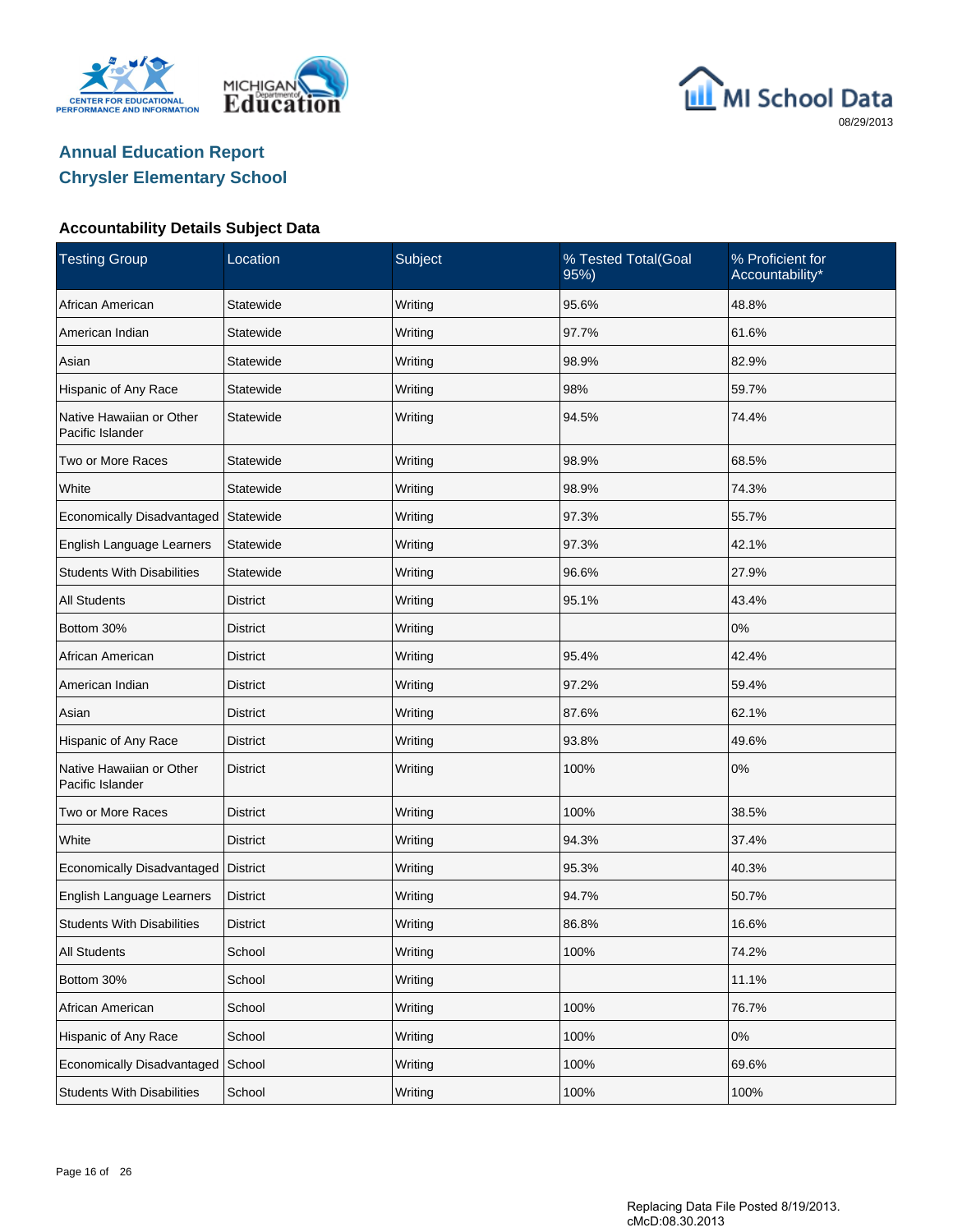





#### **Accountability Details Graduation Data**

| <b>Testing Group</b>                      | Location        | Accountability Scorecard Completion Rate<br>(High Schools only)<br>(Goal 80%) |
|-------------------------------------------|-----------------|-------------------------------------------------------------------------------|
| <b>All Students</b>                       | Statewide       | 76.2%                                                                         |
| African American                          | Statewide       | 59.9%                                                                         |
| American Indian                           | Statewide       | 66.4%                                                                         |
| Asian                                     | Statewide       | 87.4%                                                                         |
| Hispanic of Any Race                      | Statewide       | 64.3%                                                                         |
| Migrant                                   | Statewide       | 68.3%                                                                         |
| Native Hawaiian or Other Pacific Islander | Statewide       | 73.2%                                                                         |
| Two or More Races                         | Statewide       | 73.5%                                                                         |
| White                                     | Statewide       | 81.5%                                                                         |
| Female                                    | Statewide       | 80.8%                                                                         |
| Male                                      | Statewide       | 72%                                                                           |
| Economically Disadvantaged                | Statewide       | 64%                                                                           |
| English Language Learners                 | Statewide       | 63.1%                                                                         |
| <b>Students With Disabilities</b>         | Statewide       | 53.5%                                                                         |
| <b>Homeless</b>                           | Statewide       | 53.8%                                                                         |
| <b>All Students</b>                       | <b>District</b> | 64.7%                                                                         |
| African American                          | <b>District</b> | 65.5%                                                                         |
| Asian                                     | <b>District</b> | 68.6%                                                                         |
| Hispanic of Any Race                      | District        | 58.7%                                                                         |
| White                                     | <b>District</b> | 39.8%                                                                         |
| Economically Disadvantaged                | <b>District</b> | 65.1%                                                                         |
| English Language Learners                 | <b>District</b> | 68.6%                                                                         |
| <b>Students With Disabilities</b>         | <b>District</b> | 47.5%                                                                         |

\* All data based on students enrolled for a full academic year.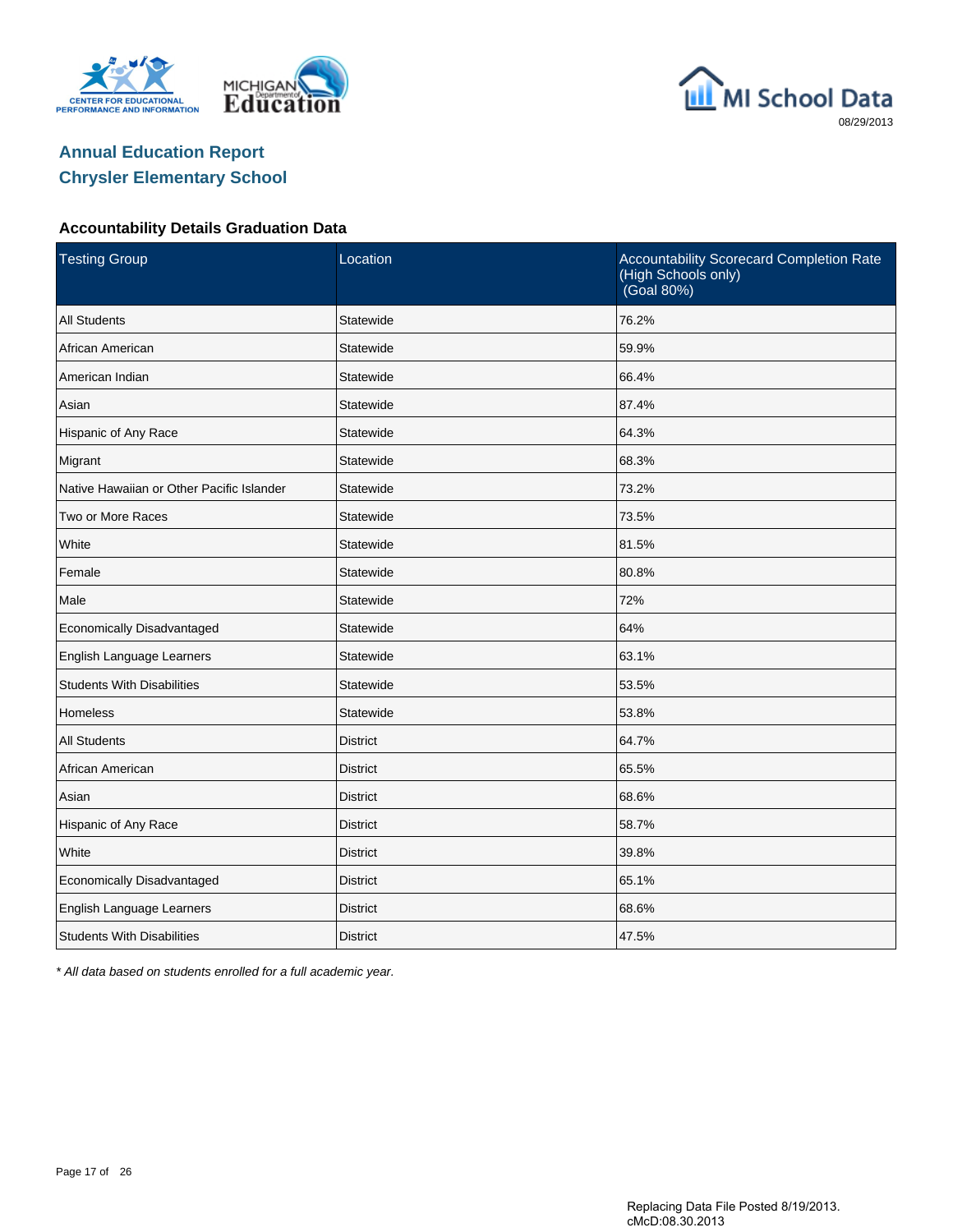



#### **Accountability Details Attendance Data**

| <b>Testing Group</b> | Location  | Attendance Rate<br>(Goal 90%) |
|----------------------|-----------|-------------------------------|
| <b>All Students</b>  | Statewide | 94%                           |
| <b>All Students</b>  | District  | 86%                           |
| <b>All Students</b>  | School    | 95%                           |

\* All data based on students enrolled for a full academic year.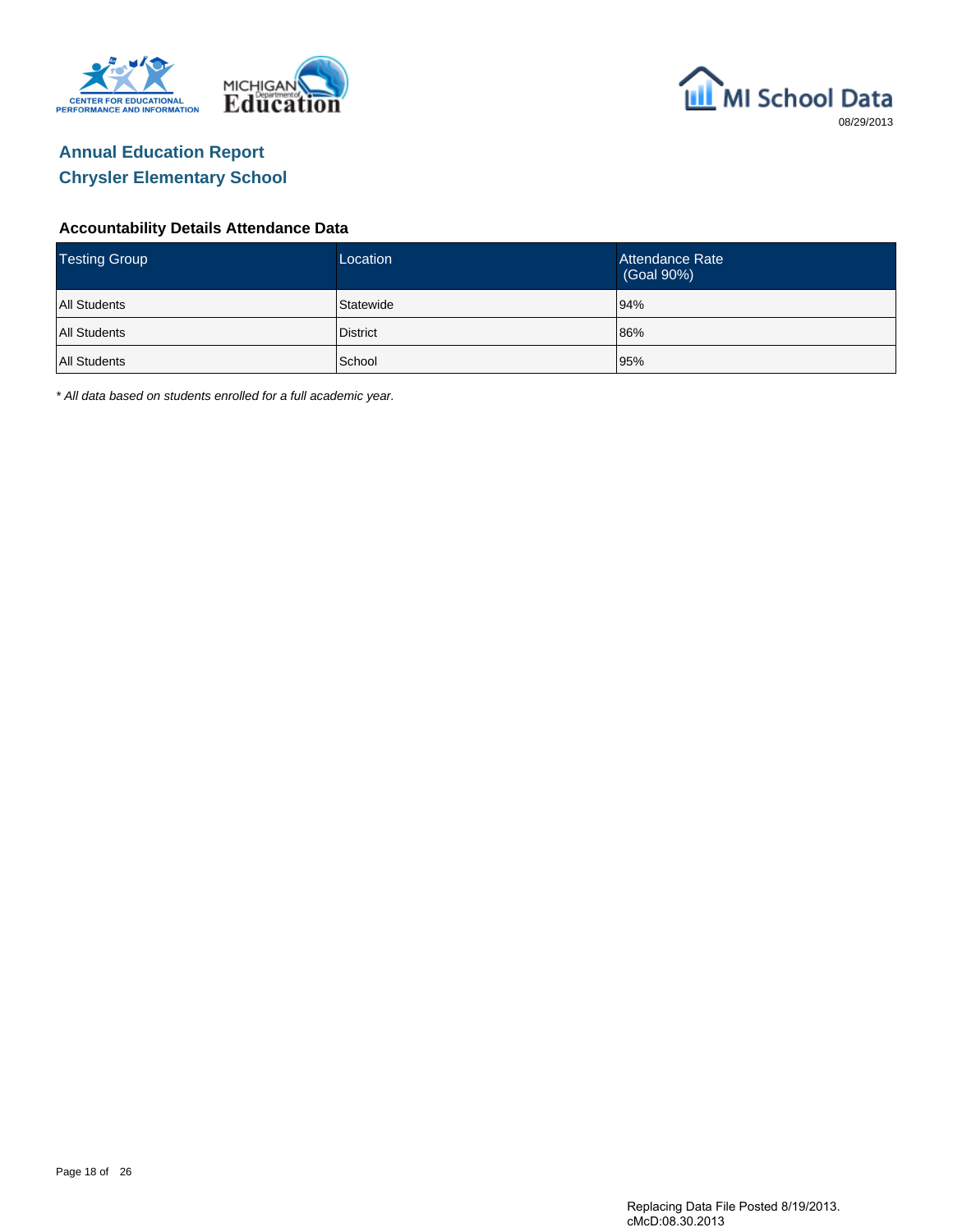



**Accountability Status District Data**

|  | <b>District</b><br><b>Name</b> | Reading<br><b>Status</b> | Reading<br>Score <sup>1</sup> | <b>Writing</b><br>Status | Writing<br><b>Score</b> | Math Status Math Score |  | Science<br><b>Status</b> | Science<br>Score | Social <sup>1</sup><br><b>Studies</b><br><b>Status</b> | Social<br><b>Studies</b><br>Score | Overall<br><b>Status</b> | Overall<br>Score |
|--|--------------------------------|--------------------------|-------------------------------|--------------------------|-------------------------|------------------------|--|--------------------------|------------------|--------------------------------------------------------|-----------------------------------|--------------------------|------------------|
|--|--------------------------------|--------------------------|-------------------------------|--------------------------|-------------------------|------------------------|--|--------------------------|------------------|--------------------------------------------------------|-----------------------------------|--------------------------|------------------|

No Data to Display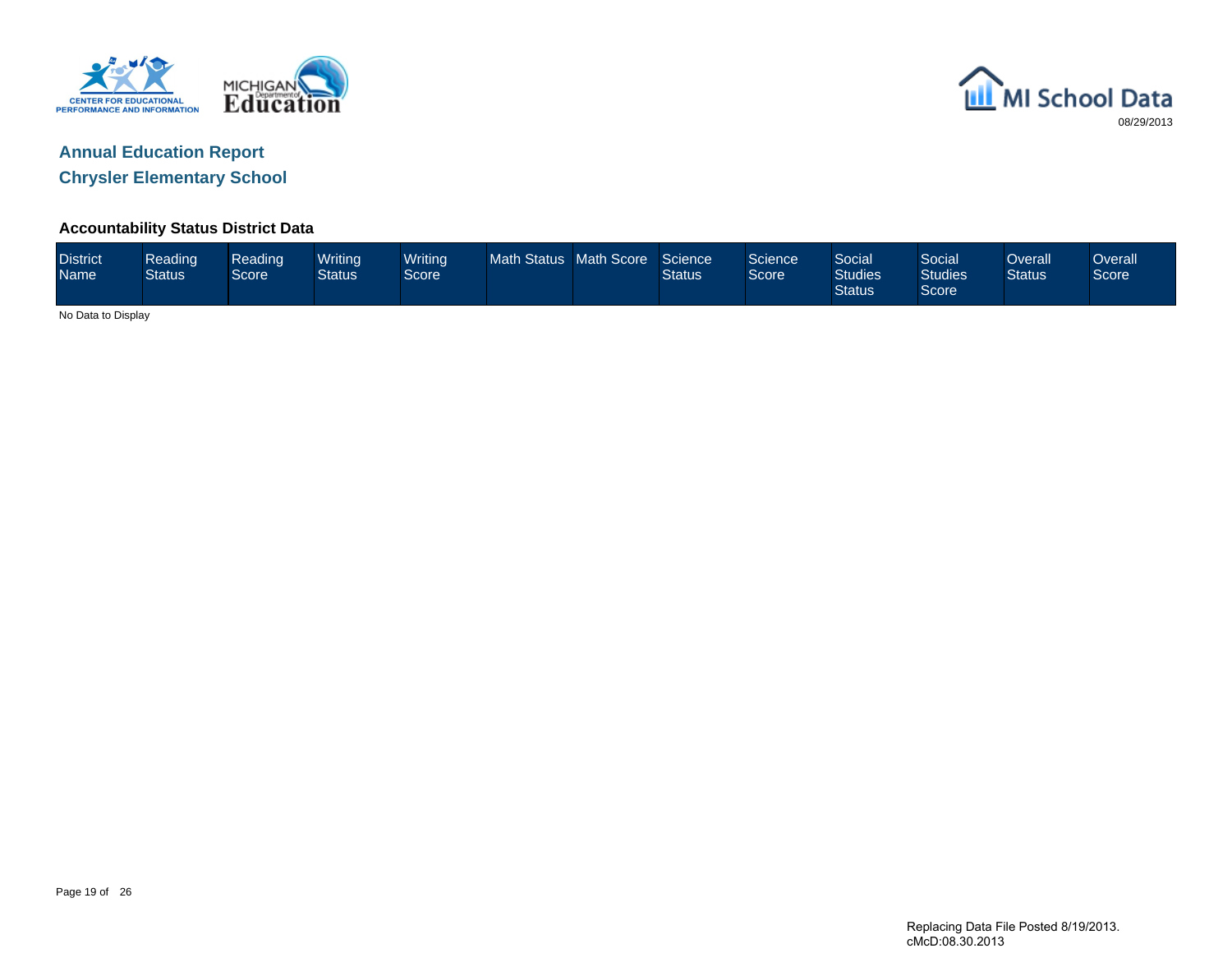



#### **Accountability Status School Data**

| <b>District</b><br><b>Name</b>              | School<br>Name              | <b>Title 1</b><br><b>Status</b> | Reading<br><b>Status</b> | <b>Reading</b><br>Score | Writing<br><b>Status</b> | Writing<br>Score | <b>Math</b><br><b>Status</b> | <b>Math</b><br>Score | Science<br><b>Status</b> | Science<br>Score | Social<br><b>Studies</b><br><b>Status</b> | Social<br><b>Studies</b><br>Score | Overall<br><b>Status</b> | Overall<br>Score |
|---------------------------------------------|-----------------------------|---------------------------------|--------------------------|-------------------------|--------------------------|------------------|------------------------------|----------------------|--------------------------|------------------|-------------------------------------------|-----------------------------------|--------------------------|------------------|
| Detroit City Chrysler<br>School<br>District | Elementary School<br>School | Reward                          | <b>Green</b>             |                         | <b>Green</b>             | 12               | <b>S</b> reen                | l2                   | Green                    |                  | <b>Green</b>                              |                                   | <b>Yellow</b>            | 28               |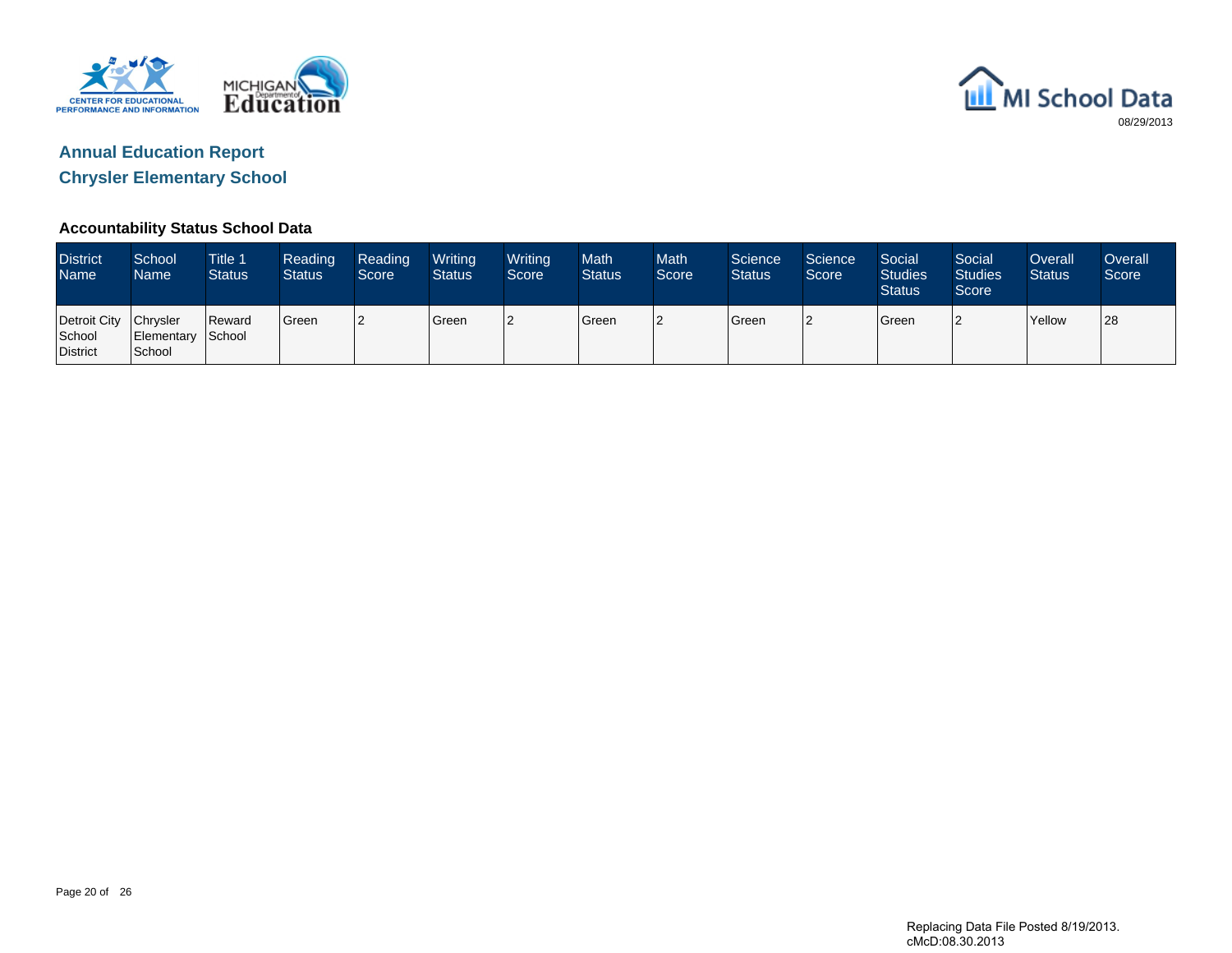



#### **Teacher Quality - Qualification**

|                                                                                                             | Other | B.A. | <b>M.A.</b> | <b>TP.H.D.</b> |
|-------------------------------------------------------------------------------------------------------------|-------|------|-------------|----------------|
| Professional Qualifications of 0<br>All Public Elementary and<br>Secondary School Teachers<br>in the School |       |      | 10          |                |

Professional Qualifications are defined by the State and may include information such as the degrees of public school teachers (e.g., percentage of teachers with Bachelors Degrees or Masters Degrees) or the percentage of fully certified teachers

#### **Teacher Quality - Class**

|                                                                                                                              | School Aggregate | <b>High-Poverty Schools</b> | Low-Poverty Schools |
|------------------------------------------------------------------------------------------------------------------------------|------------------|-----------------------------|---------------------|
| Percentage of Core Academic<br>Subject Elementary and Secondary<br>School Classes not Taught by Highly<br>Qualified Teachers | $0.0\%$          | $0.0\%$                     | $0.0\%$             |

#### **Teacher Quality - Provisional**

|                                                                                                             | <b>Certification Percent</b> |
|-------------------------------------------------------------------------------------------------------------|------------------------------|
| Percentage of Public Elementary and Secondary School Teachers in the<br>School with Emergency Certification | 10%                          |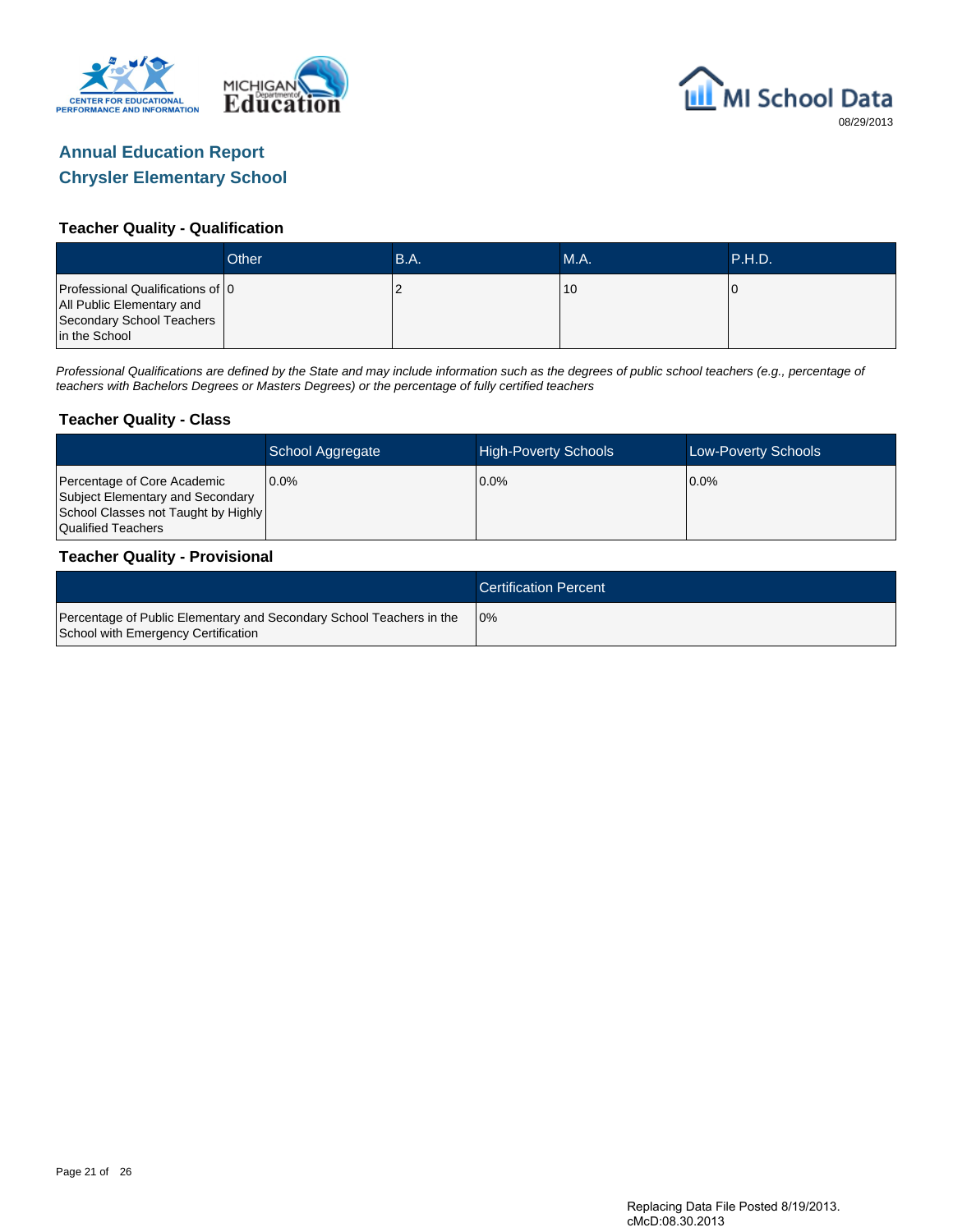





#### **NAEP Grade 4 Math**

|                                                                                                                                             | <b>Percent of Students</b>           | Percent below Basic  | <b>Percent Basic</b>                 | <b>Percent Proficient</b>                    | <b>Percent Advanced</b>                   |
|---------------------------------------------------------------------------------------------------------------------------------------------|--------------------------------------|----------------------|--------------------------------------|----------------------------------------------|-------------------------------------------|
| <b>All Students</b>                                                                                                                         | 100                                  | 22                   | 43                                   | 30                                           | 5                                         |
| Male<br>Female                                                                                                                              | 50<br>50                             | 21<br>22             | 42<br>45                             | 31<br>29                                     | 6<br>4                                    |
| <b>National Lunch</b><br>Program Eligibility<br>Eligible<br>Not Eligible<br>Info not available                                              | 43<br>56                             | 35<br>11             | 47<br>41                             | 17<br>41                                     | 8                                         |
| Race/Ethnicity<br>White<br><b>Black</b><br>Hispanic<br>Asian<br>American Indian<br>Native Hawaiian/Pacific<br>Islander<br>Two or More Races | 71<br>16<br>6<br>3<br>$\overline{2}$ | 14<br>53<br>31<br>23 | 45<br>39<br>48<br>22<br>ŧ<br>ŧ<br>50 | 36<br>8<br>19<br>45<br>ŧ<br>$\ddagger$<br>21 | 5<br>0<br>2<br>26<br>ŧ<br>$\ddagger$<br>6 |
| Student classified as<br>having a disability<br><b>SD</b><br>Not SD                                                                         | 13<br>87                             | 50<br>18             | 37<br>44                             | 13<br>32                                     | 5                                         |
| Student is an English<br>Language Learner<br><b>ELL</b><br>Not ELL                                                                          | 4<br>96                              | 47<br>21             | 41<br>44                             | 11<br>31                                     | 5                                         |

‡ Reporting Standards not met. Note: Observed differences are not necessarily statistically significant. Detail may not sum to total because of rounding. SOURCE: U.S. Department of Education. Institute for Education Sciences. National Center for Education Statistics. National Assessment Program (NAEP) 2011 Mathematics Achievement.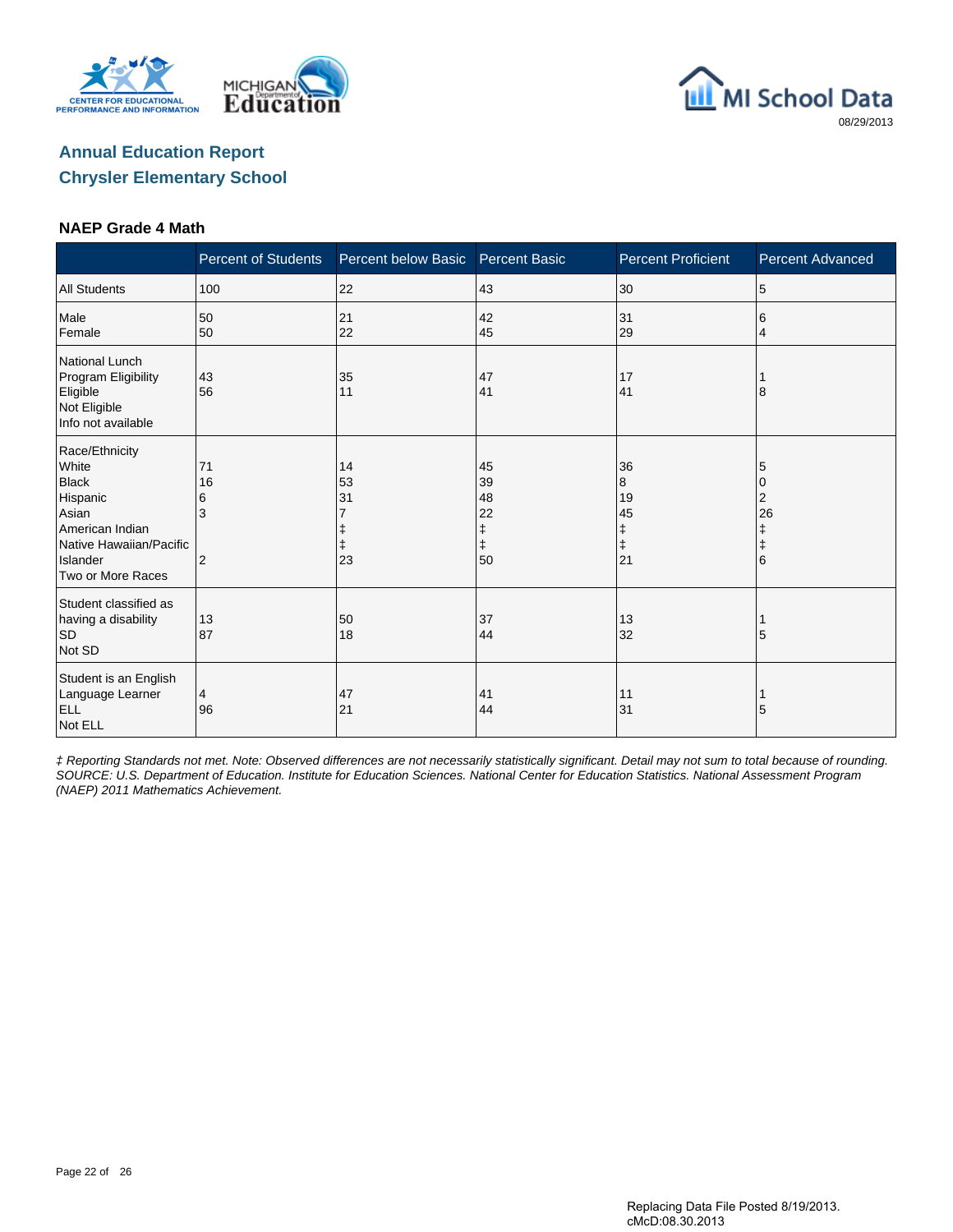





#### **NAEP Grade 8 Math**

|                                                                                                                                             | <b>Percent of Students</b>      | Percent below Basic                | <b>Percent Basic</b>           | <b>Percent Proficient</b>                                | Percent Advanced           |
|---------------------------------------------------------------------------------------------------------------------------------------------|---------------------------------|------------------------------------|--------------------------------|----------------------------------------------------------|----------------------------|
| <b>All Students</b>                                                                                                                         | 100                             | 29                                 | 40                             | 25                                                       | 6                          |
| Male<br>Female                                                                                                                              | 51<br>49                        | 28<br>30                           | 39<br>41                       | 26<br>24                                                 | 5                          |
| <b>National Lunch</b><br>Program Eligibility<br>Eligible<br>Not Eligible<br>Info not available                                              | 42<br>58                        | 45<br>18                           | 39<br>41                       | 15<br>32                                                 | $\overline{2}$<br>9        |
| Race/Ethnicity<br>White<br><b>Black</b><br>Hispanic<br>Asian<br>American Indian<br>Native Hawaiian/Pacific<br>Islander<br>Two or More Races | 74<br>16<br>4<br>$\overline{2}$ | 22<br>66<br>26<br>13<br>$\ddagger$ | 43<br>26<br>41<br>25<br>ŧ<br>ŧ | 29<br>$\overline{7}$<br>18<br>31<br>ŧ<br>ŧ<br>$\ddagger$ | 6<br>5<br>32<br>$\ddagger$ |
| Student classified as<br>having a disability<br>SD<br>Not SD                                                                                | 12<br>88                        | 70<br>25                           | 23<br>41                       | 5<br>27                                                  | 6                          |
| Student is an English<br>Language Learner<br><b>ELL</b><br>Not ELL                                                                          | $\overline{c}$<br>98            | 57<br>29                           | 27<br>40                       | $\overline{7}$<br>25                                     | 10<br>6                    |

‡ Reporting Standards not met. NOTE: Detail may not sum to totals because of rounding. Some apparent differences between estimates may not be statistically significant. SOURCE: U.S. Department of Education. Institute for Education Sciences. National Center for Education Statistics. National Assessment Program (NAEP) 2011 Mathematics Achievement.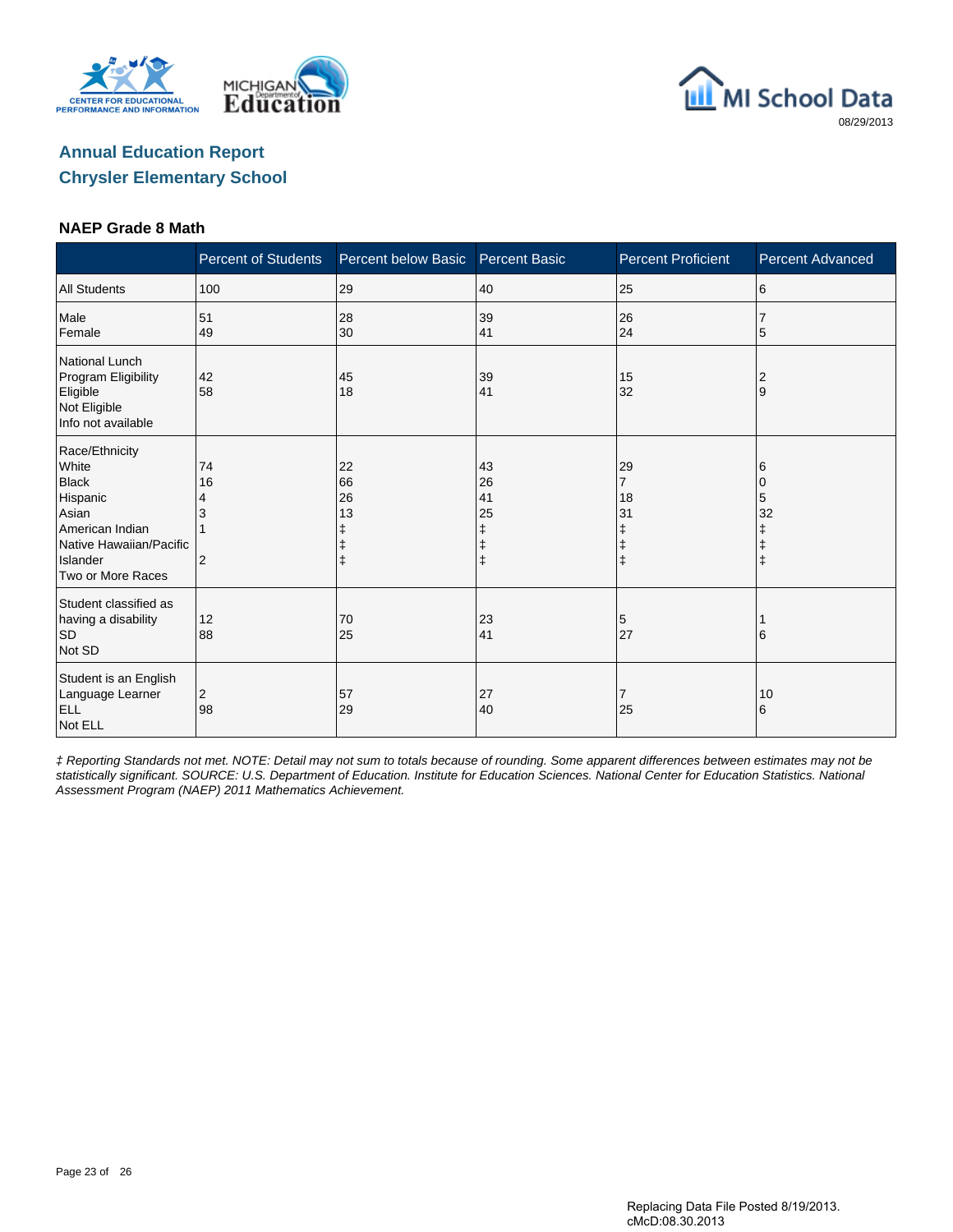





#### **NAEP Grade 4 Reading**

|                                                                                                                                             | <b>Percent of Students</b>                           | Percent below Basic        | <b>Percent Basic</b>                 | <b>Percent Proficient</b>                                 | <b>Percent Advanced</b>          |
|---------------------------------------------------------------------------------------------------------------------------------------------|------------------------------------------------------|----------------------------|--------------------------------------|-----------------------------------------------------------|----------------------------------|
| <b>All Students</b>                                                                                                                         | 100                                                  | 34                         | 34                                   | 25                                                        | 6                                |
| Male<br>Female                                                                                                                              | 50<br>50                                             | 38<br>31                   | 33<br>36                             | 24<br>26                                                  | 6                                |
| <b>National Lunch</b><br>Program Eligibility<br>Eligible<br>Not Eligible<br>Info not available                                              | 45<br>55                                             | 51<br>21                   | 32<br>36                             | 15<br>33                                                  | 2<br>10                          |
| Race/Ethnicity<br>White<br><b>Black</b><br>Hispanic<br>Asian<br>American Indian<br>Native Hawaiian/Pacific<br>Islander<br>Two or More Races | 70<br>17<br>6<br>3<br><sup>0</sup><br>$\overline{2}$ | 26<br>67<br>51<br>19<br>36 | 37<br>24<br>29<br>33<br>ŧ<br>ŧ<br>31 | 30<br>$\overline{7}$<br>17<br>33<br>ŧ<br>$\ddagger$<br>19 | 3<br>15<br>Ŧ<br>$\ddagger$<br>14 |
| Student classified as<br>having a disability<br><b>SD</b><br>Not SD                                                                         | 13<br>87                                             | 73<br>30                   | 17<br>36                             | 8<br>27                                                   | 2<br>$\overline{7}$              |
| Student is an English<br>Language Learner<br><b>ELL</b><br>Not ELL                                                                          | 3<br>97                                              | 67<br>33                   | 26<br>35                             | 7<br>25                                                   | 0                                |

# Rounds to zero

‡ Reporting Standards not met. NOTE: Detail may not sum to totals because of rounding. Some apparent differences between estimates may not be statistically significant. SOURCE: U.S. Department of Education, Institute of Education Sciences, National Center for Education Statistics, National Assessment of Educational Progress (NAEP), 2011 Reading Assessment.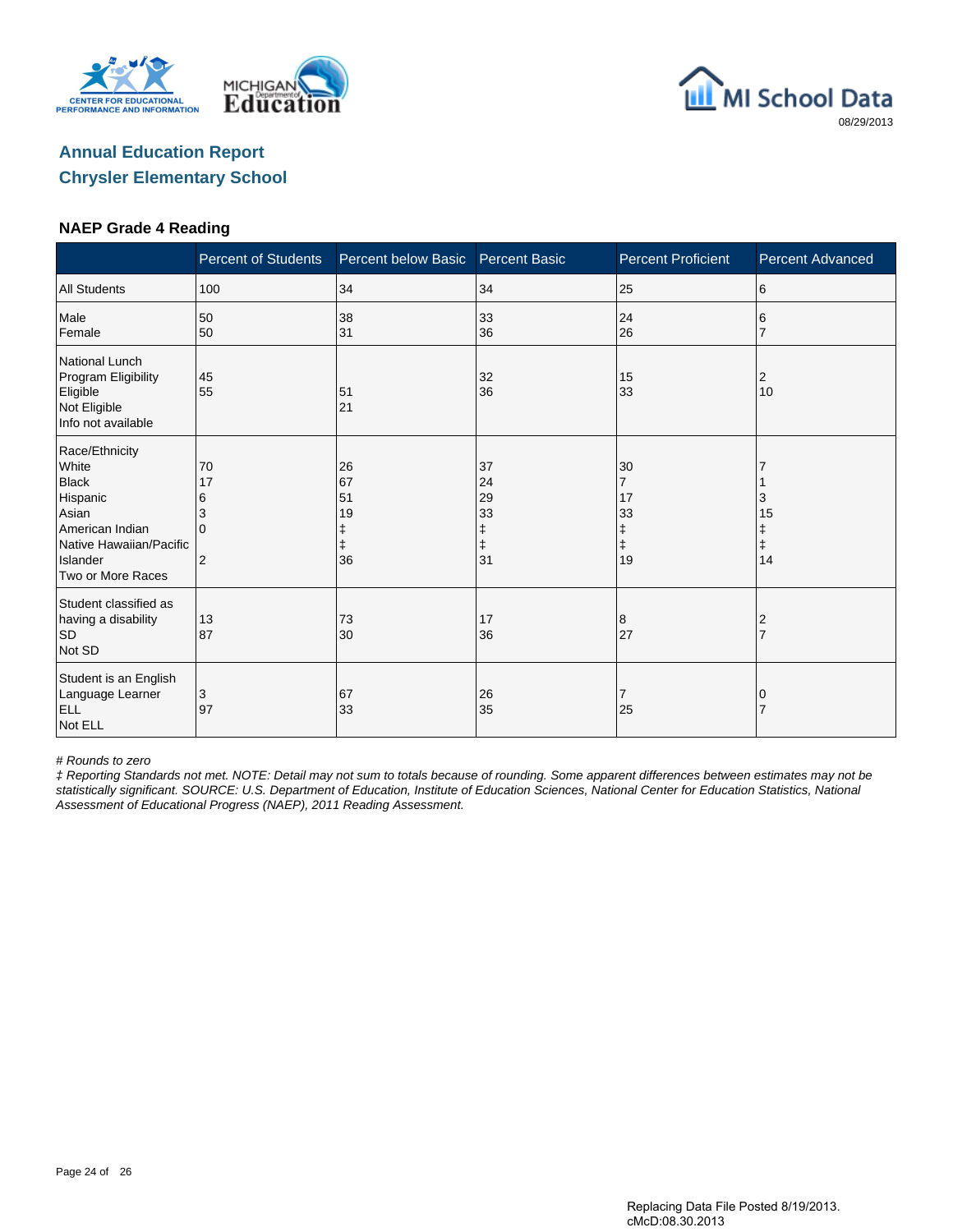





#### **NAEP Grade 8 Reading**

|                                                                                                                                             | <b>Percent of Students</b> | Percent below Basic                                   | <b>Percent Basic</b>      | <b>Percent Proficient</b>                             | <b>Percent Advanced</b> |
|---------------------------------------------------------------------------------------------------------------------------------------------|----------------------------|-------------------------------------------------------|---------------------------|-------------------------------------------------------|-------------------------|
| <b>All Students</b>                                                                                                                         | 100                        | 23                                                    | 45                        | 29                                                    | 3                       |
| Male<br>Female                                                                                                                              | 50<br>50                   | 28<br>18                                              | 47<br>43                  | 24<br>35                                              | 2<br>$\overline{4}$     |
| National Lunch<br>Program Eligibility<br>Eligible<br>Not Eligible<br>Info not available                                                     | 42<br>58                   | 35<br>14                                              | 46<br>44                  | 18<br>37                                              | 0<br>4                  |
| Race/Ethnicity<br>White<br><b>Black</b><br>Hispanic<br>Asian<br>American Indian<br>Native Hawaiian/Pacific<br>Islander<br>Two or More Races | 74<br>16<br>4<br>3         | 18<br>46<br>25<br>19<br>ŧ<br>$\ddagger$<br>$\ddagger$ | 46<br>43<br>50<br>27<br>ŧ | 33<br>10<br>25<br>39<br>ŧ<br>$\ddagger$<br>$\ddagger$ | 3<br>14                 |
| Student classified as<br>having a disability<br><b>SD</b><br>Not SD                                                                         | 12<br>88                   | 67<br>19                                              | 27<br>46                  | 6<br>31                                               | ΙO<br>3                 |
| Student is an English<br>Language Learner<br><b>ELL</b><br>Not ELL                                                                          | 2<br>98                    | 52<br>22                                              | 40<br>45                  | 8<br>30                                               | 0<br>3                  |

# Rounds to zero

‡ Reporting Standards not met. NOTE: Detail may not sum to totals because of rounding. Some apparent differences between estimates may not be statistically significant. SOURCE: U.S. Department of Education, Institute of Education Sciences, National Center for Education Statistics, National Assessment of Educational Progress (NAEP), 2011 Reading Assessment.